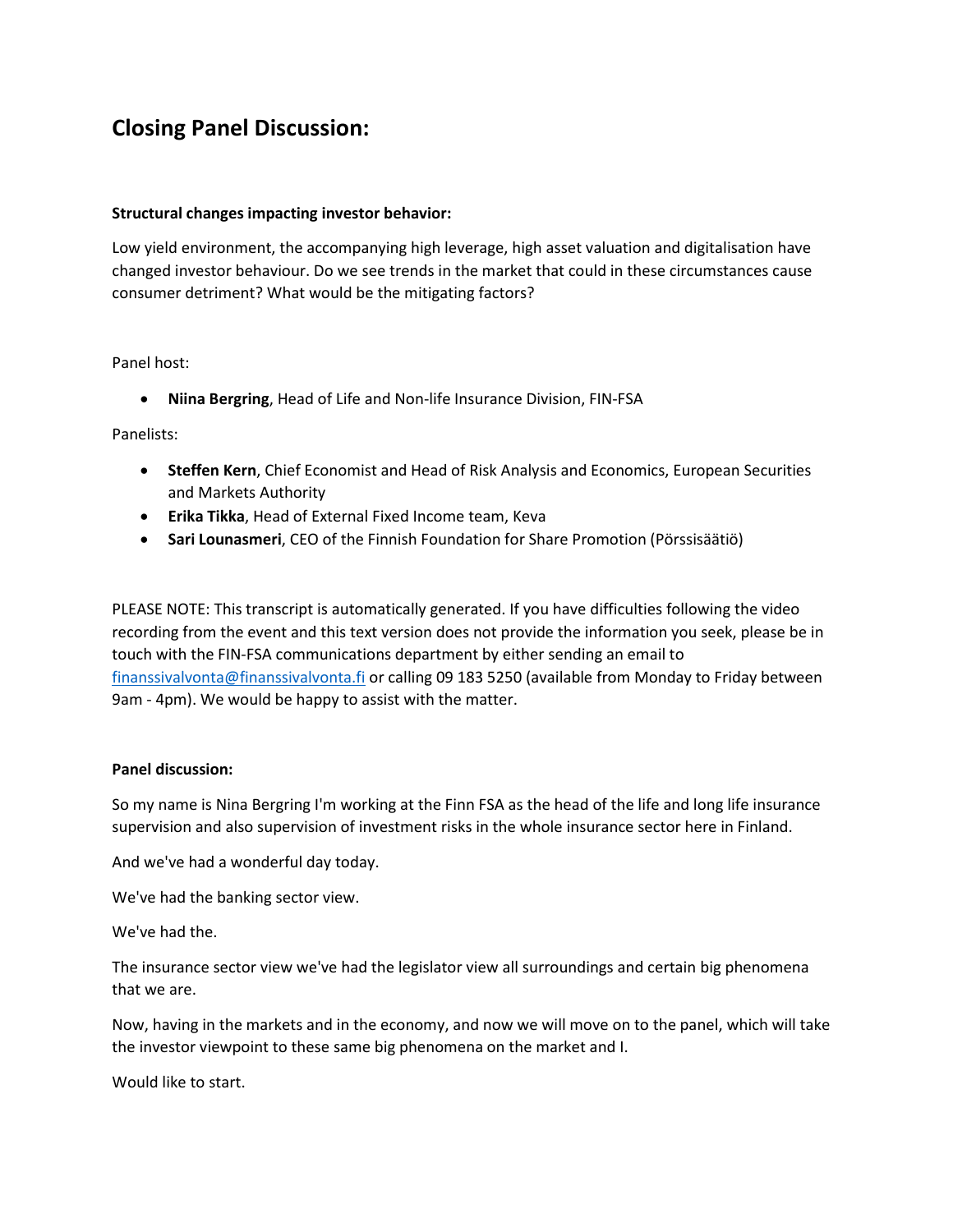By asking my panel to join me.

On the stage please.

And then I will go and introduce you all once.

Once we have assembled here.

I have to say it's been a very thought.

Provoking day and.

Let's hope.

We can in this panel sort of also pull together some.

Some thoughts and and and maybe bring some.

New ideas so.

If you start from there, go ahead, that's excellent.

And I will take this and so Stephanie.

Oh my God.

Thank you.

Wonderful, so I'll stop the introductions.

So here to my left.

First, May I introduce you to Mr Steven Kern.

He's the chief economist and head of risk analytics at ECMA, the European Securities and Markets Authority.

He's a person who has a very holistic but also very detailed view of the markets as well as the economy, and he has a very distinguished career spanning banking.

Academia and may I call it smart supervision.

Perhaps so really, he contributes with a very big.

Wealth of knowledge and wisdom.

Stuck with this panel OK?

Excellent then we have Saudi loan.

US Mary here in the middle mystery lowness Mary is the CEO of the Finnish Foundation for Share Promotion.

Sunny has research.

Championed and developed the retail investor space here in Finland.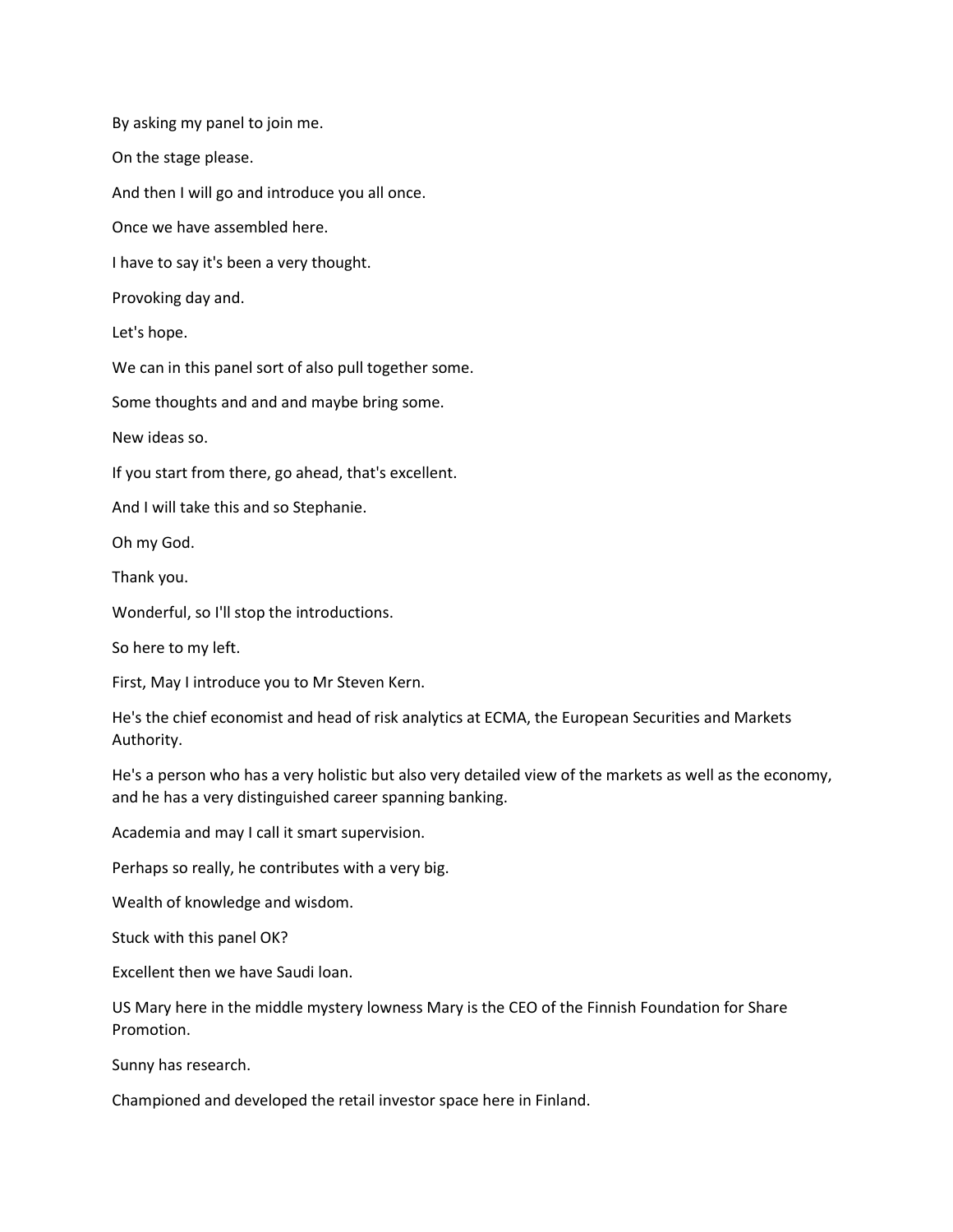She knows it inside and out.

I should.

Say and she has really a good knowledge about how the retail investor thinks and acts in and behaves in the market.

Last but not least, may I?

Introduce to Miss Erica.

She is the head of external fixed income team at Kiva and she was actually this year nominated as one of the.

Top 50 female investors in the.

World, so we have really a truly professional and experienced fixed income investor here amidst us.

So maybe I will also join you.

The panel.

Our topic is obviously the same big phenomena that has been discussed from various viewpoints today.

I I personally think and believe that the.

Always the seed to the next as an analysis.

Inevitable crisis.

May be shown by.

The solutions to the crisis we've had prior.

Right?

Ah, because actors.

In the market, investors always adapt to the prevailing.

Environment and thus.

May create new risks.

And new types.

Of of of of of our.

Seeds for the crises.

Miss Murphy and today introduced us to a few animals.

She spoke about elephants, rhinos, and black Swans.

I hope this panel now.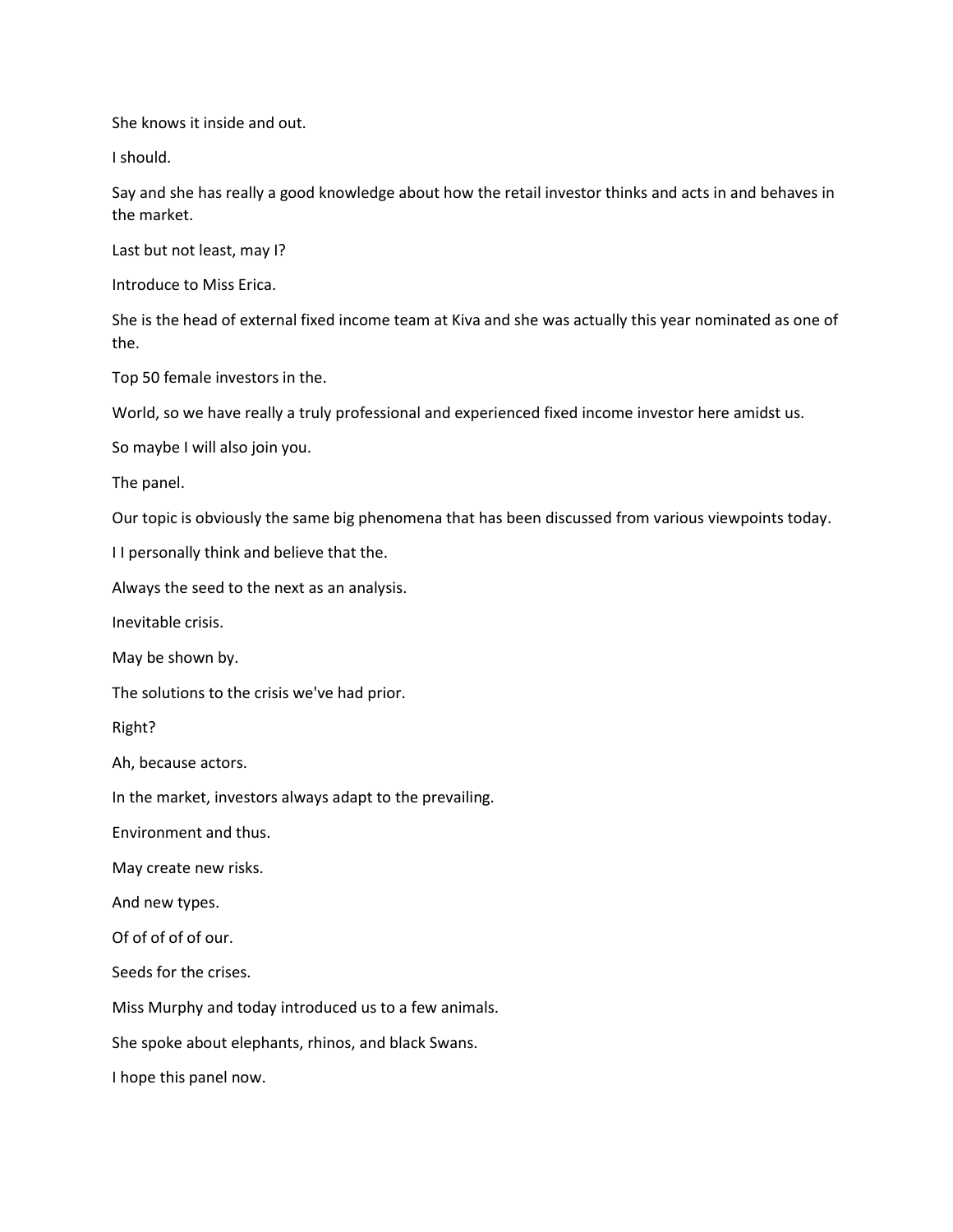Will take the goal.

Asked to

Really, try to discuss these structural changes, investor behavior and uncover the whereabouts, whereabouts.

Of the next black Swans.

I hope.

And so I thought we would go and start.

By really looking at the big picture first.

How does the environment look like?

Where might the biggest risks lie ahead?

We have been surfing the great big debt cycle, the low interest rate environment has been mentioned.

High leverage, so Steven, if we start with you and if you could highlight us on your point of view and based on your knowledge, what kinds of big risks do you see lying ahead?

Thank you Nina.

Let me first of all, say what a great pleasure it is to be here.

Your your introductory words will really.

More than overall overly kind after, say, and.

It's a great pleasure to.

Be here and thank you for things that for, uh, to to invite me to this.

And I'm going right away at this macro perspective.

And and that you actually mentioned, because at the end of the.

Day, you're saying?

That we're or people in the markets.

Are looking for.

I do not.

Right?

Know the Black Swan.

Any anyone here in this room doesn't know.

Black is a Black Swan.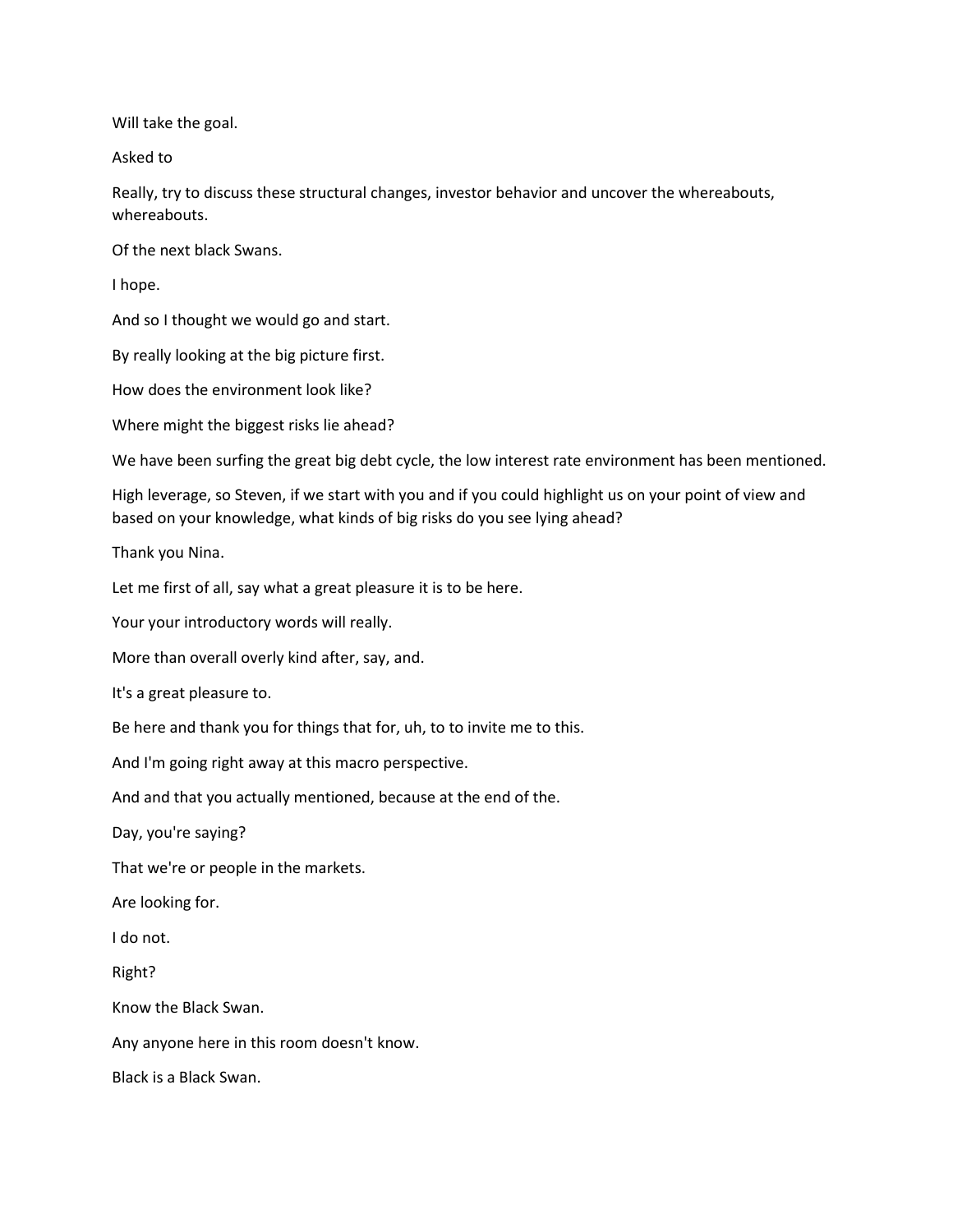That's the whole idea.

It's a concept, and if we knew we would probably be very wealthy people, but it is worthwhile looking at the parameters that we have first point to notice about the current market environment that we have.

Right?

It's that it is very benign.

It looks very benign, but let's face it, the ice is still on which we are walking, right?

We have seen markets recover from the corona situation in Europe. Overall equity markets are 50% up since that rough from the from the corona situation from the Truffle 2 in March 2020.

Here in Finland you know particularly well what what I'm talking about here. I think 100% up needs doubled.

In that.

One year your your equity market capitalization, so this reflects a great degree of optimism.

And the question is, is that optimism actually weren't against the background of the state of the global economy of our European regional economies?

The weaknesses that we have, the supplies, those supply chain disruptions that we've seen.

Lately, and the big uncertainties about the robustness of the economic recovery.

So these questions need to be kept in mind at the same time, what comes comes on top of that.

Is that the valuations themselves need to be reconsidered across market segments?

High yield equity in particular?

What comes on top?

John talked about it as well.

Is the rising concern, with inflations and tide to that.

The expectation of array traversal John said it is array traversal or any other policy reversal for that for that purpose is well communicated, coordinated and gradually then.

It can have also a.

Smooth impact on the overall.

System and that could be a precondition for for a smooth variety. Finally, there is also rising credit risks right our public sectors and also the corporate sector have issued a vast amount of debt in the last 1 1/2 years and in order to tackle the situation that we have probably rightly so.

But it is building up large credit risks.

We've talked in the past about fallen angels about and this risk.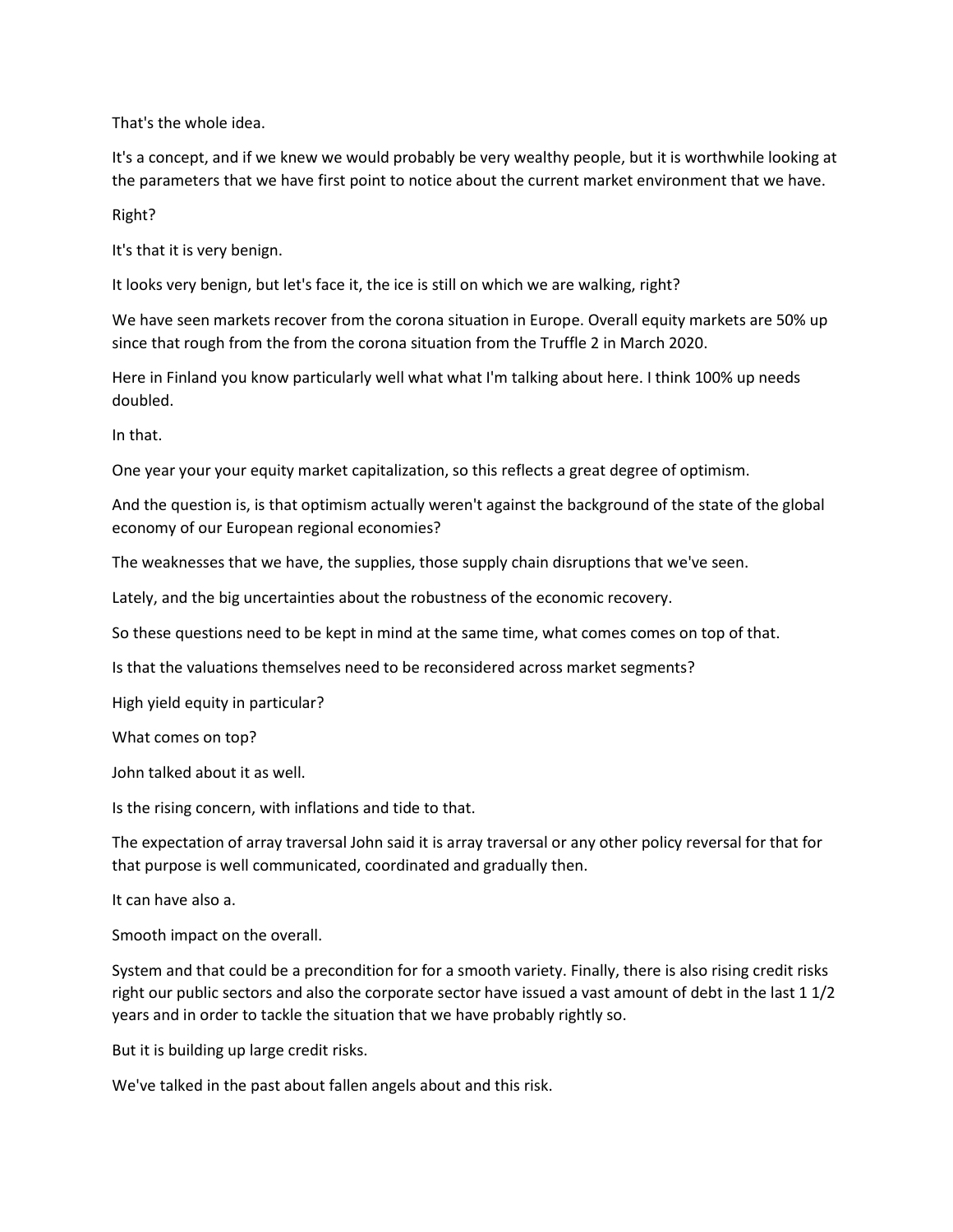Has not fully materialized, thank God, but now we need to look at zombie firms after a fading out of of policy.

Support of guarantees.

How will many of these companies actually perform in in many Member States of the European Union, the concerns around zombie firms are actually pretty substantive.

So bottom line on that first.

Cluster of issues.

The really big view on the market is that we really need to be alert of the broader framework conditions and the fragilities and vulnerabilities that the system has.

And please allow me to add 2 perspectives that you also mentioned.

First of all on leverage.

Leverage is structurally speaking for us US regulators.

Supervisors of great concern because at the end of the day it is at the core of many systemic problems, but also many consumer protection issues.

That we have in.

In the current situation, it is particularly pertinent.

Not so much on the institutional side where, for example, amongst the alternative investors in the European Union we have an average leverage of 100% amongst hedge funds.

It is higher naturallyspeaking 400% and we see pockets of an even higher leverage exposures in the in the fund universe there.

But overall, the Verge has been pretty stable now.

What is quite striking, and I hope we can.

We can talk about the retail perspective in that context.

This in in a minute is that the at least the potential for retail investors to expose themselves to.

Leverage has risen enormously, right?

The variety of products to which they can engage.

That are actually.

Being used like retail alternative investment fund, whose news has been rising like for example leverage ETFs whose use.

Has been rising.

Contracts for difference.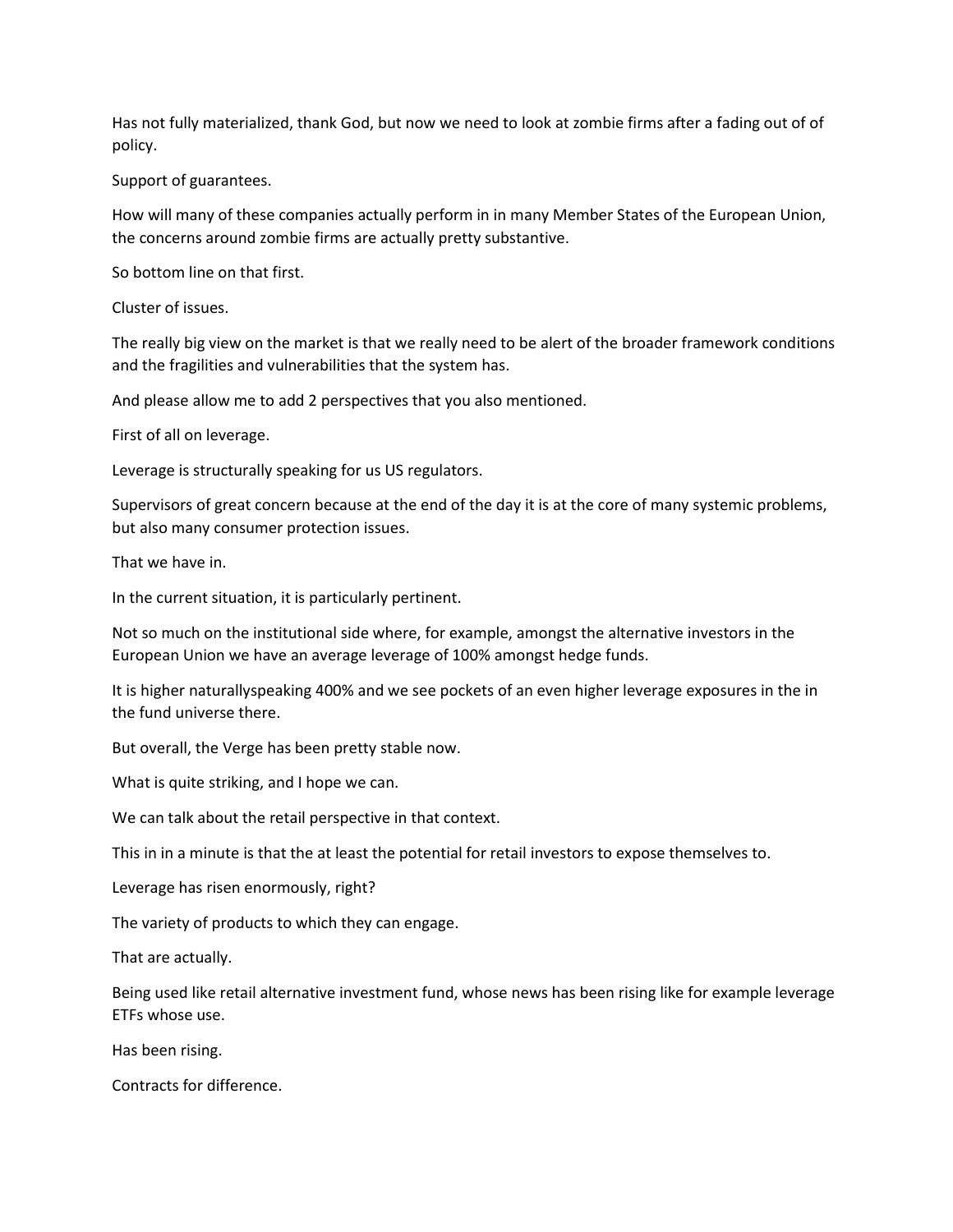The additional options through turboz where the use of turbo instruments structured finance instruments with a knockout option has risen by 100% just in the last two years, for example. That shows that retail clients can actually have different channels and use different channels.

Increasingly so to expose themselves to leverage parking even without being aware.

Errors that right gets me to the final point of the digitalization universe, part of the of the of that story is of course as well.

The whole complex of NEO brokers and new digital trading platforms that actually partially even offer leverage as part of the product of variation.

Of your account that you can then leverage for buying investment products.

Now this digital advance and again previous because John has made it clear.

Generally speaking, is is a great move forward for the European Union and and it's aimed to engage citizens more in capital markets.

No doubt about this one. Still until today the average participation rate in share markets in Europe is at 6%, with huge variations across the Member States. I think 1 Member State has 1% if I'm not.

Mistaken was Latvia and the highest is in malt at 15% and all of the rest is somewhere in between.

But that by international standards is very low and it is one policy objective to enhance this participation rate right?

Digital finance and these digital platforms offer us this opportunity.

So this is a great development, especially now that we see this coming up a little bit, especially amongst younger investors.

Younger generations through the apps that they can use at the same time the risks are clear.

It is transparency of the products and the services that are being offered.

It is a lot about the promise of low commissions or even zero commissions, a label that we doubt is appropriate to use and asthma and the and the Member and CS have made that.

Clear that without was this is a a good way of displaying it, because there are costs, no doubt about this one, no matter what the.

New broker.

Say there is the big problem of payment for order flow, where apparently the trading platforms and brokers can have agreements amongst each other to channel.

Order flow through these organisations which the client doesn't even see and where it might actually get.

A less good deal than the best execution that it under the law should actually method law should actually hope for.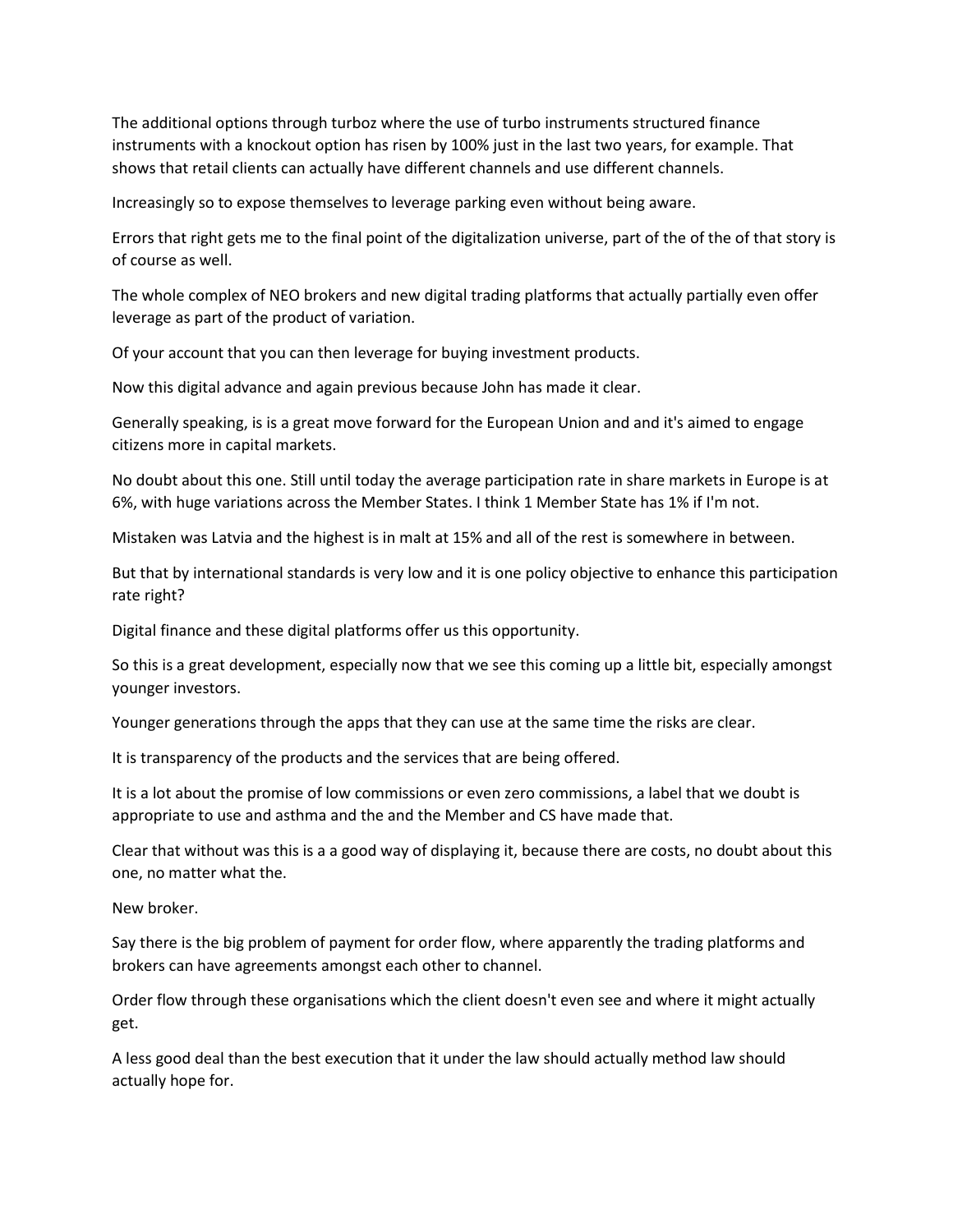And in addition to come a number of governance issues and transparency issues that that come with it, so we have spelled out a number of statements.

Warnings there is now regulatory frameworks on the way.

John mentioned Micah Dora to talk about this and the hope is that through these instruments.

We can channel these new digitalization trends.

A little bit.

Come in and make them safer for the retail investors.

So the on on the on a final note for looking out for the black Swans is not so easy.

Of course it's a.

It's never.

It's never so easy, but the vulnerabilities are clear.

Is actually have in the system.

The big trick for us is especially in the world of new assets in the digital environment and in crypto assets to watch out for what these new realities actually need for us and where we need to adjust our thinking.

Nico is there.

But you know that we need to be aware that these instruments that.

We look at our evolving very fast look at stable coins.

The discussion that now oh let's go back to animals on this one.

Just for a moment I.

Mean you know if you.

If you look at it, good.

May I stop you there?

Actually, Stephen, because we have so many things to discuss and we'll come back to these animals once again and I thought you might, you.

I think the biggest right OK?

You might talk about dogs if I don't.

We'll come back to dogs, yeah?

That's a different problem.

Yeah, but we heard that.

You know participation has been increasing, right?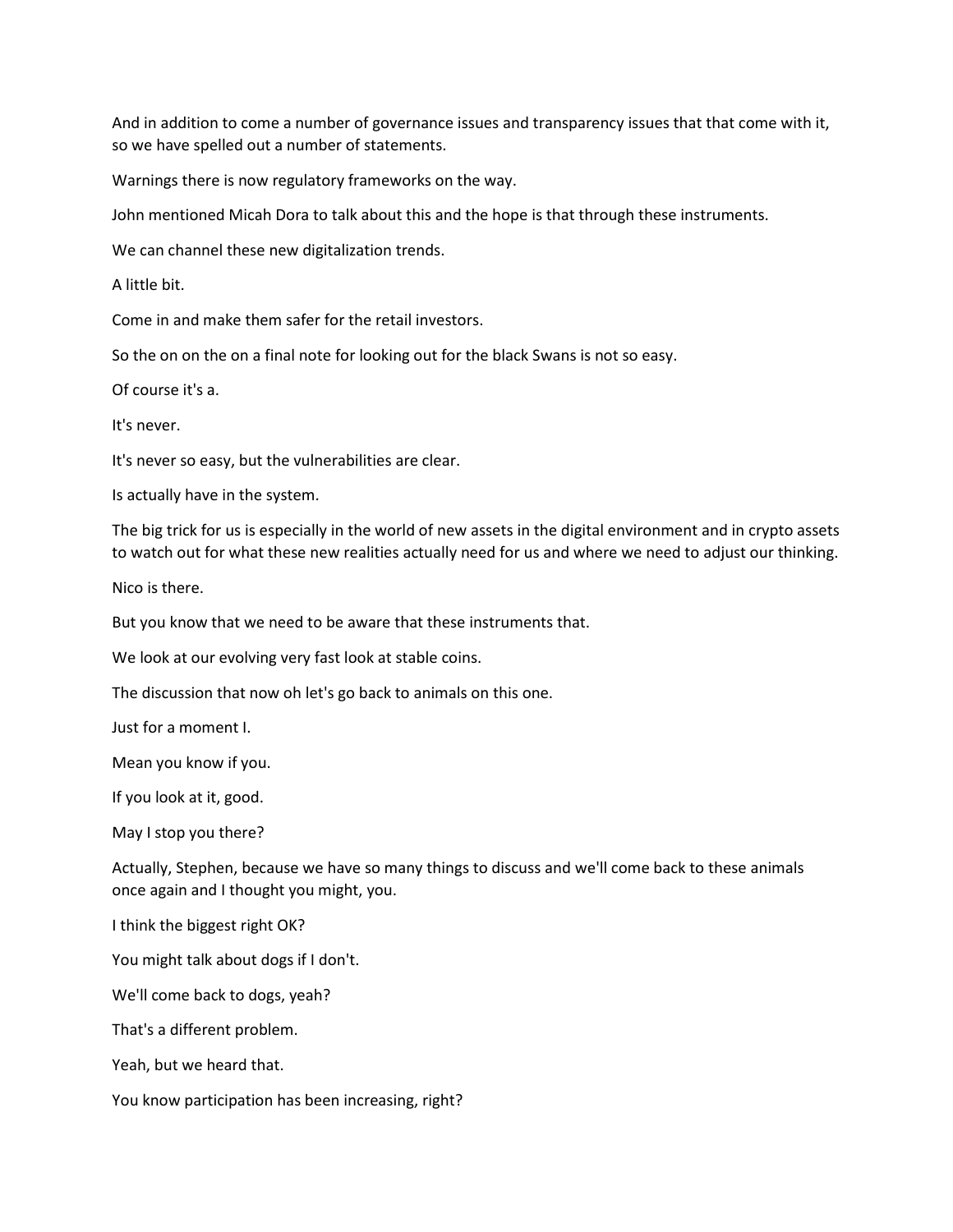But then there are lots and lots of risks that asthma has rightly so been highlighting and and trying to take into account.

But sorry, I know you are.

Totally enjoying the ride.

So to say of higher participation, can you explain us what are the phenomena here, especially here in Finland that you've seen and and.

How do you?

See this development of of of digitalization as well as new kinds of products.

What is your viewpoint on that development?

Yes, I think Steven was doing.

Really excellent job of highlighting all the possible risks and also all the market phenomena that we see.

And of course.

Like in addition to that being a risk, the other side is of course an opportunity and a lot of these issues like actually involve the opportunity that we can see that private individuals, individual investors are more excited than ever.

We have more participation than ever.

It does.

Course has to do with several factors happening at the same time we see as it values going up.

It means that the people are excited.

On the other hand, in reality the time when most individual investors entered the market has been both during the corona crisis and also during the financial crisis.

Actually, when the stock market is going down at that time in Finland, we've seen number of individual investors increase so.

In that way it shows that people are actually thinking long term that they are saying like OK when the prices go down, I enter and then of course this time as well as as well as during financial crisis we can see that that clearly it was a good choice for them to to do that and that of course makes people happy, makes them talk about it more.

We see the rise of technology, both having social media.

Platforms I know that there are different differing views about how good that is, but with PC that people are getting more and more excited, they are sharing their views.

It's not just learning from your family members or your friends, but you can actually be in touch with anybody and learn and learn about it.

Of course, it means that we have to somehow.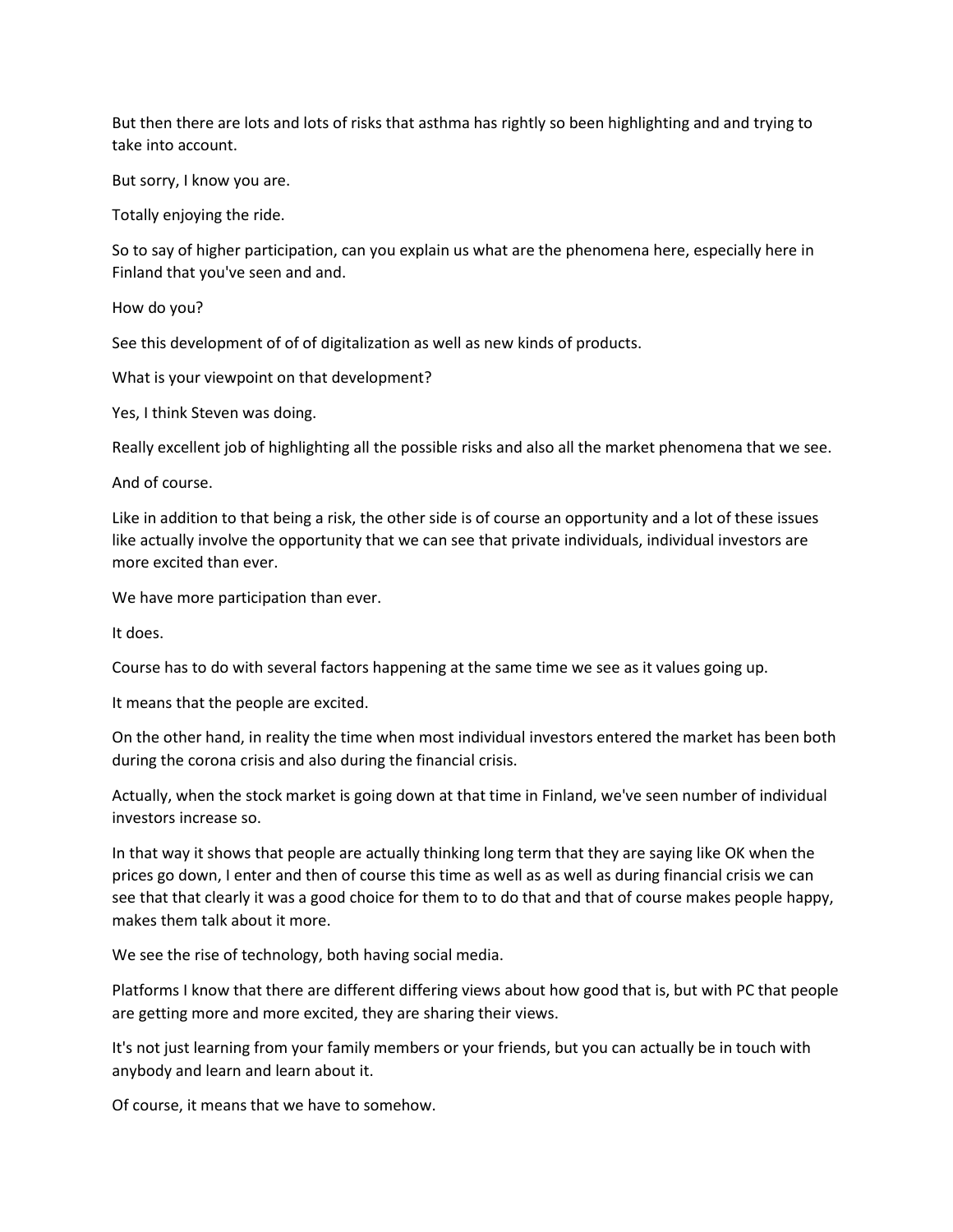Also then follow who talks about what, what is their modus and motivation to say those things and so forth.

So we do need financial literacy to back back up this and make sure that it's not just all these puff people being super excited about something, but also that that there is rationale behind it.

But then we also see a lot of.

Different phenomena that makes people excited to enter the market.

Actually in terms of the potential figures that you were saying at like during the last two years.

Because because less than two years ago and then we got into use these new equity savings accounts and we also see that whenever there is some sort of a tax break or or something positive like that, then people like to utilize that and also that actually the structure is making making investing.

Also starting it is making it also easier for people.

So we need media.

A big rise in the number of investors and actually at the moment 17% of population, so we're five and a half million. So 930,000 Finns of the individuals or owning shares in listed companies so.

So not, not other instruments. Shares in listed companies, so that's a really big amount. 17% and there we see the combined effect of having what is happening in the market to the asset values.

What is happening with the with technology with the social media discussions also with getting easier access to information and also having like lower.

Level of costs.

We see that that actually it's starting to be true, even five or ten years ago.

He was telling people like OK first save and collect a large sum of money and then you can start investing.

That's no longer true, because the cost structure is going down, and it's actually possible that you can really start investing with small amounts.

And that's probably why we also see the public.

The switch in who investors are the normal investor in Finland used to be a 60 year old man, probably living on the coast Time coast side like in big cities, possibly sweetest picking and so forth.

And actually the profile is going down in age, so we have a lot of young investors entering the market and also.

And also not all investors are men anymore.

So a lot of positive changes happening in terms of like having the having investor profile being more thorough genius.

I think we might go back to the dogs now because it is confusing and and the retail investor protection.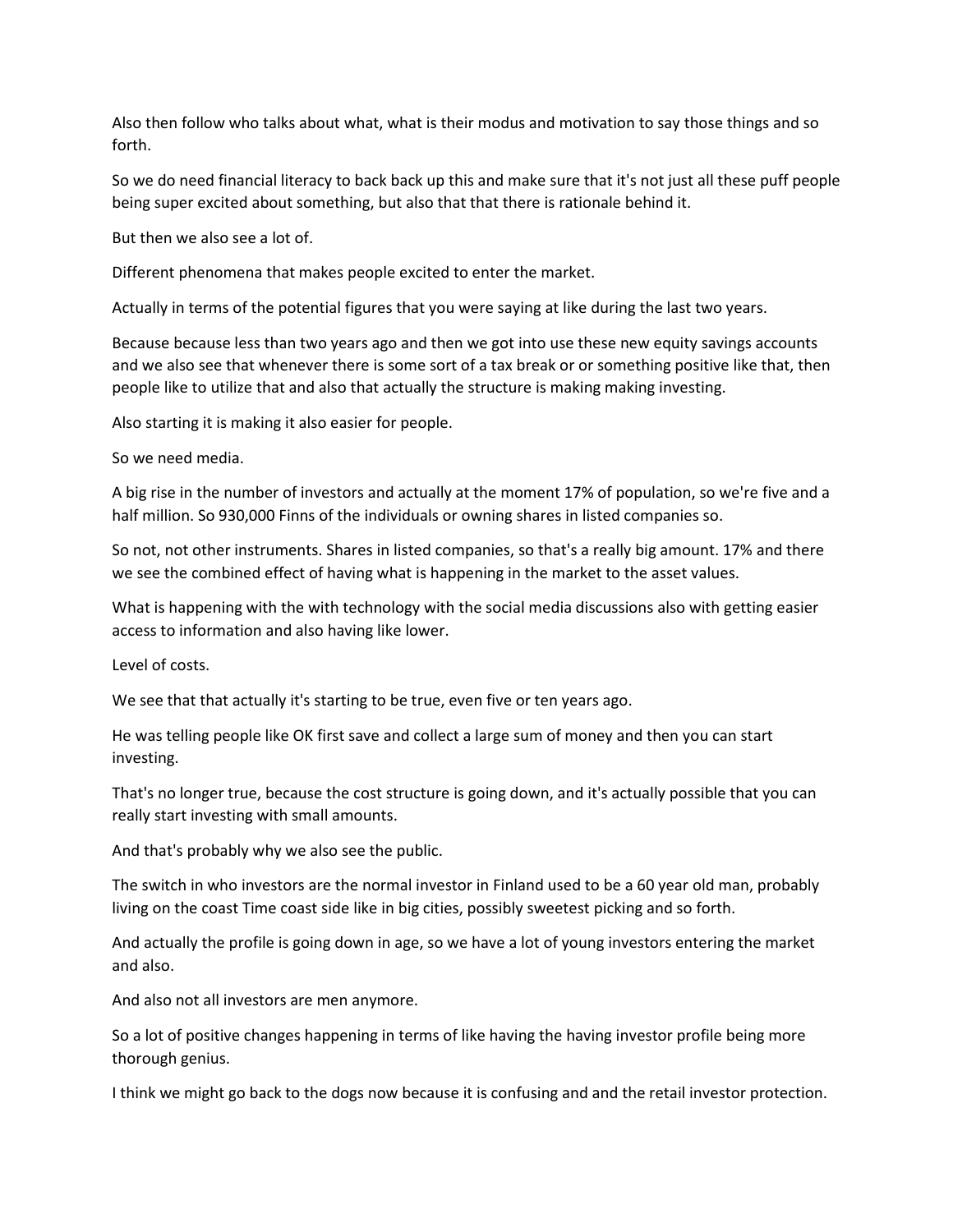And as we heard in the last speech by Barry, then the retail investor protection.

Is close at heart for supervisors.

And and and the regulators.

But this dual world of having on one had the.

Very detailed, maybe two, and ID deregulation, but at the same time having these new markets of of Dogecoins and Shiba inu's and stable coins and crypto's. And I don't even know all of them. Plus investment advised by Twitter etc. So before we can.

Be there and.

And support the.

Retail investor and maybe help them and and safeguard from the worst.

Of the risks.

So, so how?

What kinds of risks could come out of these?

And now, Steven, if we may go back to you as to what you were going to say about, maybe these dog animals or.

I mean.

The point about let's, let's be clear about the different categories of digital new digital opportunities that we have.

If we look at the crypto assets and the stable coins as one category that is currently in the process of regulation by the European.

I think one thing we need to be clear about as regulators supervisors, is that like I was finishing up earlier on it's moving, it's moving target and they evolve over time.

It's not only hard to understand exactly what economic purpose they fulfill, especially in open environment where some of these.

Instruments are issued by somebody who doesn't even disclose his or her name or his address and is located somewhere where there is a server occasion, right?

So really understanding the business models and their purposes is not, so it's not so easy in the case of stable coin, that's a very interesting example.

And here we come back to the beasts, right?

Imagine we are zoologists right?

And then we are looking at a new species.

Currently we are.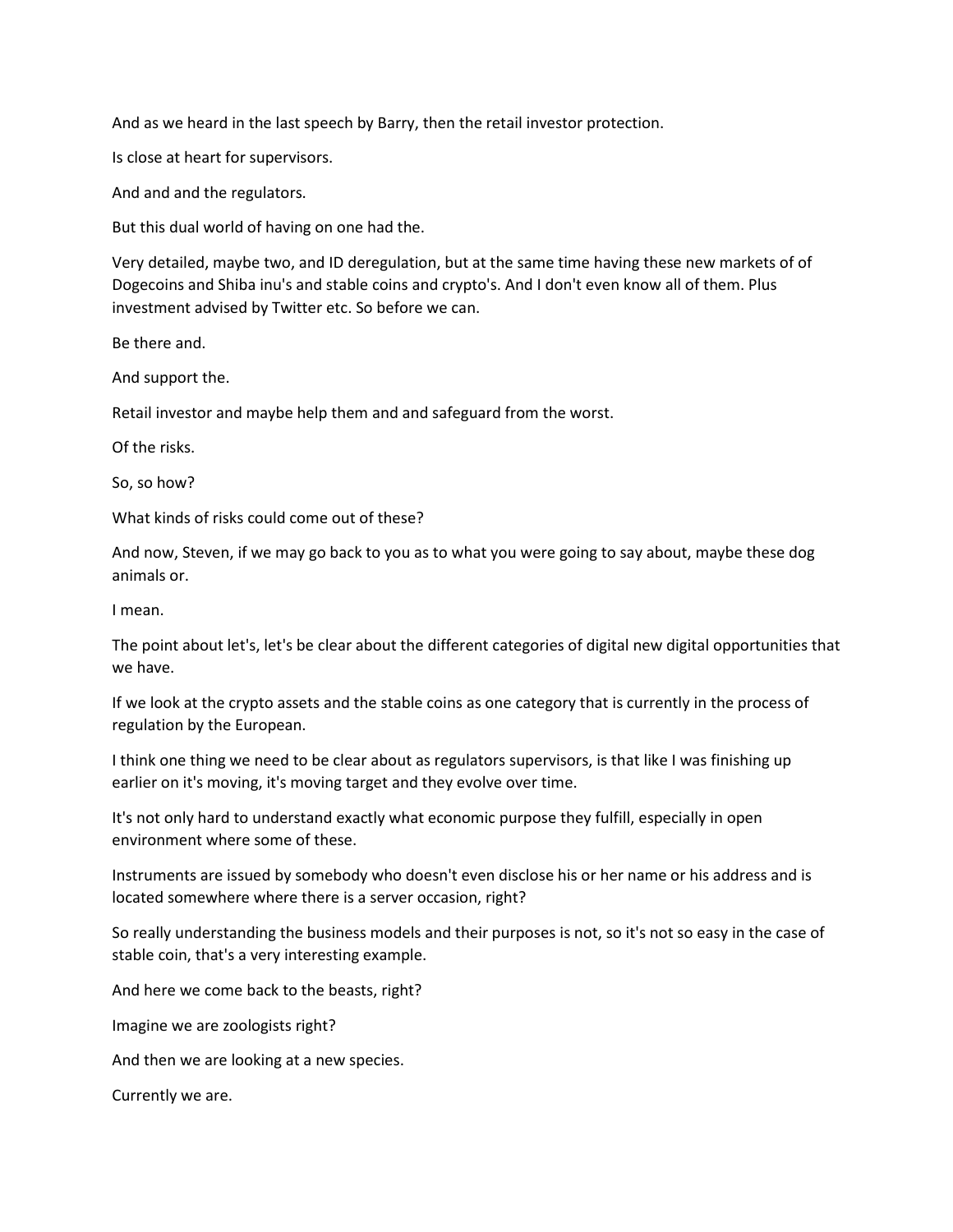At the point.

Where we can't even know where we have a zoologist or biologist.

An argument whether this is a fish or a bird or a mammal, right?

So some of these are stable coins are.

Understood to have properties like banks or deposit taking institution.

Means for offering redactional power, then there is the perspective that they are really currencies, that that's what they're called.

It's a coin, right?

And then there is now a big discussion of whether they abide by way of their investment strategy or the way they is.

The structure of their reserves portfolios shouldn't actually be compared to funds.

Money market funds.

I would contest.

Maybe even hedge funds in their nature, right?

And the variety of perspectives on something that does not fit at all.

The current regulatory framework.

Is the one that makes it so difficult?

Micha goes a long way in actually addressing that in in getting them covered from a regulatory perspective.

But as the market is changing so fast, I think we'll need to stick to this topic and see how we can adjust all the rules under supervisory practices around these things.

When we look at the trading platforms on the.

And and the.

And the brokerage.

Firms, I'm glad.

Sorry Doc you mentioned the the the dimension of social trading and in particular the the phenomenon of copy trading.

Qualitatively speaking, this is not new.

We know in past decades people talked about investments.

Over a beer in the evening these days it is through social media. There is, however a little bit of a qualitative step in the sense that some of these platforms, when it comes to copy trading, offer you the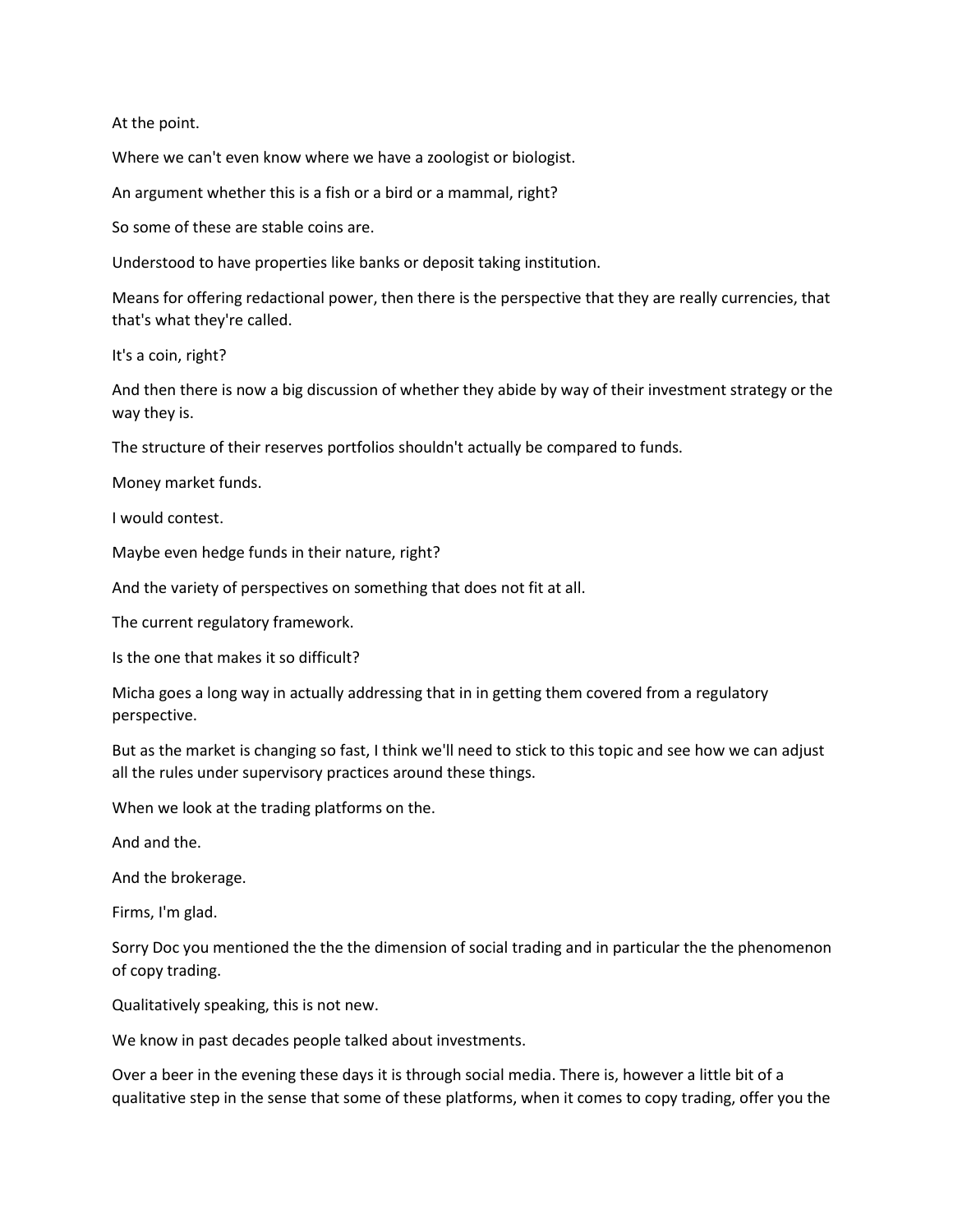opportunity to copy somebody's port forward, right? But we can't, you know US, regulators, supervisors. I wouldn't call it.

Buy a real name, but you know we can.

I think we should ask ourselves, is it right that somebody tries to copy the portfolio of.

Homer Simpson

Right?

I'm taking virtual example right?

I mean nothing against Homer Simpson.

Great guy right?

But is he the right person to give advice?

Or should we?

We really rely on experts that that actually.

So there is a number of pretty fundamental questions of that we need to look out for.

Talk about experts.

Now if we go.

Verika what does?

An institutional investor make.

All of this.

All of these new phenomena and the sort of the mean stocks and the massive moves and volatility in certain markets that we saw during the.

COVID crisis what?

Is the institutional investors take on all of this?

Well, that is a wide question.

Uhm, if I may take an angle of this retail investor participation that sorry talked about and we realized before that you will be Miss Sunshine and I will be miss skeptical in terms of this and.

What this retail investor participation means is that pro cyclicality of the market increases and it means that whatever phenomena we are dealing with, it gets amplified.

It gets amplified in good and bad.

And don't get me wrong, we as a long term investor we like volatility.

We like this person.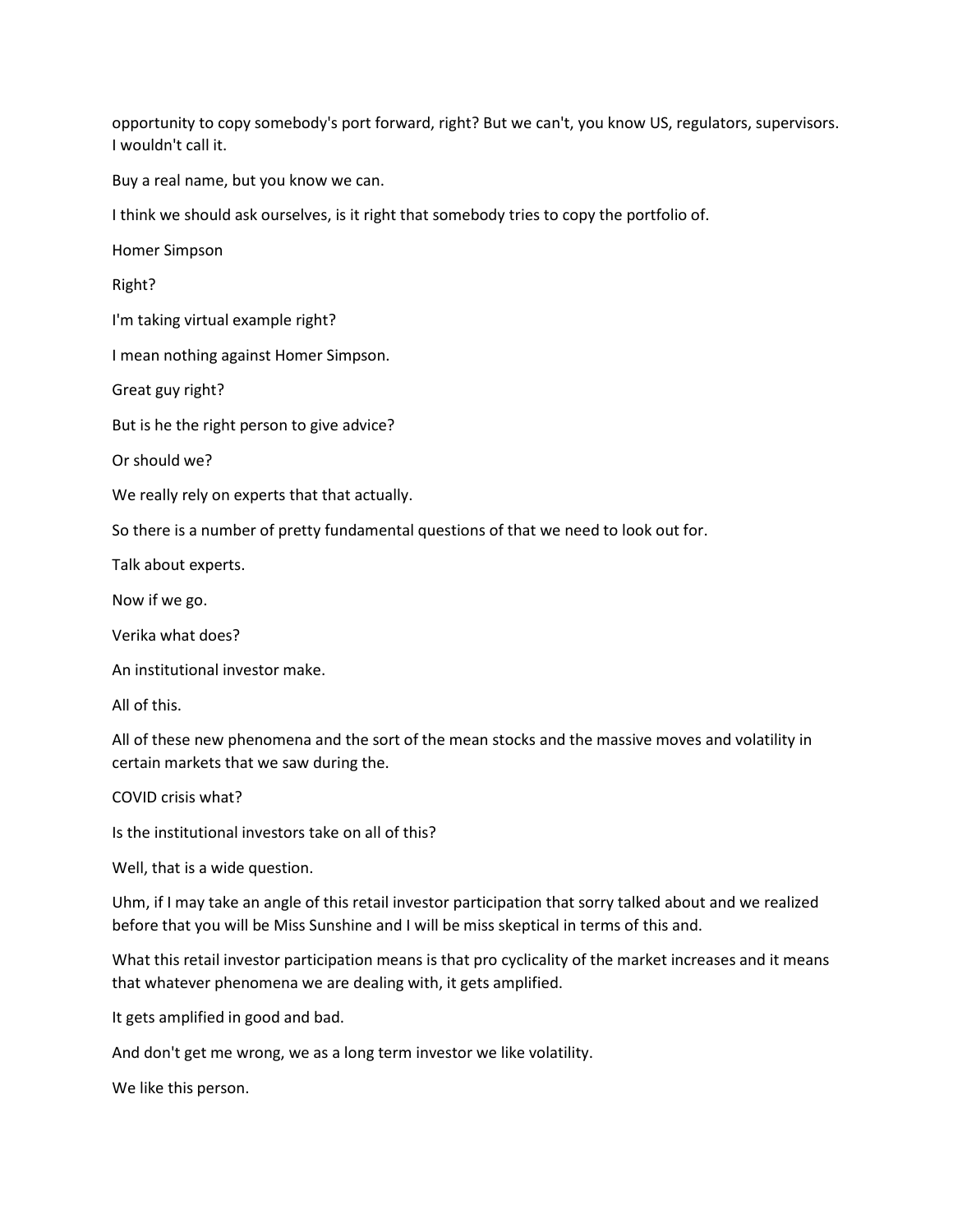We like that cross correlation of assets changes because it provides investment opportunities as well.

But the difficulty lies there that it's hard to make a distinction.

When we talk about normal fluctuations in like in status quo or are we dealing with something permanently building up to something different?

Or is it permanently changing the way how we see the fair value of assets and?

And the retail participation makes it worse or no worse, but more difficult.

And for example, in the asset classes that I cover, which is not equities, I work on the corporate bond side.

I see bifurcation into two classes where market is either increasingly liquid or increasingly illiquid and nothing in between and in that liquid bucket you have.

Quite untested instruments. I'm talking about ETF's, daily liquidity, mutual funds that are trying to replicate the market that is inherently illiquid.

And and there's that mismatch.

And then on the on the illiquid side I'm talking about.

More orphaned areas or or private debt there actually.

Investors are now taking the role that the banks lending departments used to.

And so it means that we have untested participants on both sides on the liquid side and on the illiquid side.

I'm glad Erica you raised up these investors taking the role that banks used to have before, because the low interest rate environment and the previous crisis.

And as we heard earlier today, banks.

Have become so much safer and perhaps a bit duller.

Some say after the financial crisis and a lot of the lending has transformed from bank balance sheets to the investors balance sheet in this low in interest rate environment and the search for yield has been.

And, i.e., the investors really trying to find returns where they are very hard to find structurally.

So how would you?

Erica, if you continue, how would you describe the behavior of institutional investors in this environment and what kind of risks might you see stemming from that fairly massive capital?

Allocation, yeah movement, yes.

Well, it is common knowledge for everyone that.

We institutional investors have have had to go down the the risk spectrum and we have been forced to innovate new ways to to generate returns and.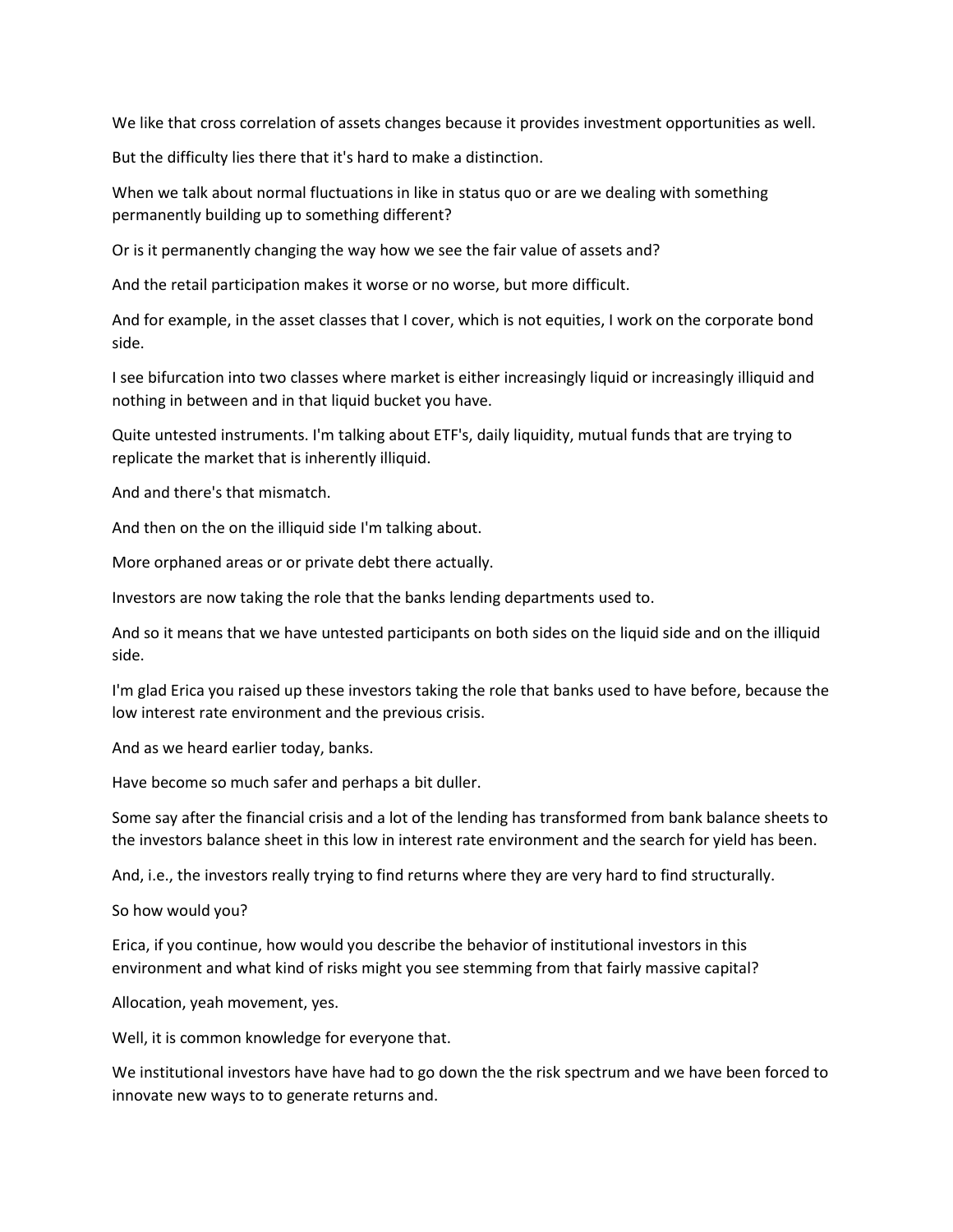I maybe use an example.

Investors seek for risk, premium and.

When you talk about fundamental risk, like fundamental balance, sheet strength, and all that, it may be easier to to understand how the risk and return go hand in hand and and there's a term used in our asset class.

It's called fool's yield.

And it means the breaking point when you go beyond that, you're not no longer compensated for the risk you're taking.

So when you're talking about balance sheet balance, balance sheet risk, and all that, it may be easier to figure out where that full field point is.

But then a common denominator where long term investors have thought yield is illiquidity and illiquidity is a common denominator for many kinds of strategies.

It's it's small caps, it's complex strategies.

All that they follow a common denominator in illiquidity.

And that's a that's a puzzle that how do you know when you are compensated enough for carrying that illiquidity?

And when you are not?

When are you getting that fools illiquidity premium?

I'm very much.

For investing in using illiquidity for your benefit, I think it's.

One of the few competitive advantages that, for example, pension fund can take in a rational manner, of course, because of our, you know, long term liabilities, we can naturally exploit illiquid and inefficient markets and I think we're quite.

Competent also that, but then there's this other side where.

If you are on that wolf premiere.

Buckets, and if you don't really know if you are compensated for that illiquidity, it can be sort of a weapon of mass disruption as well.

How it unwinds it can be violent so.

Yeah, that that that is a.

Bit scary and and also I'm wondering how much.

Do we see retail investors participating in this potentially fools?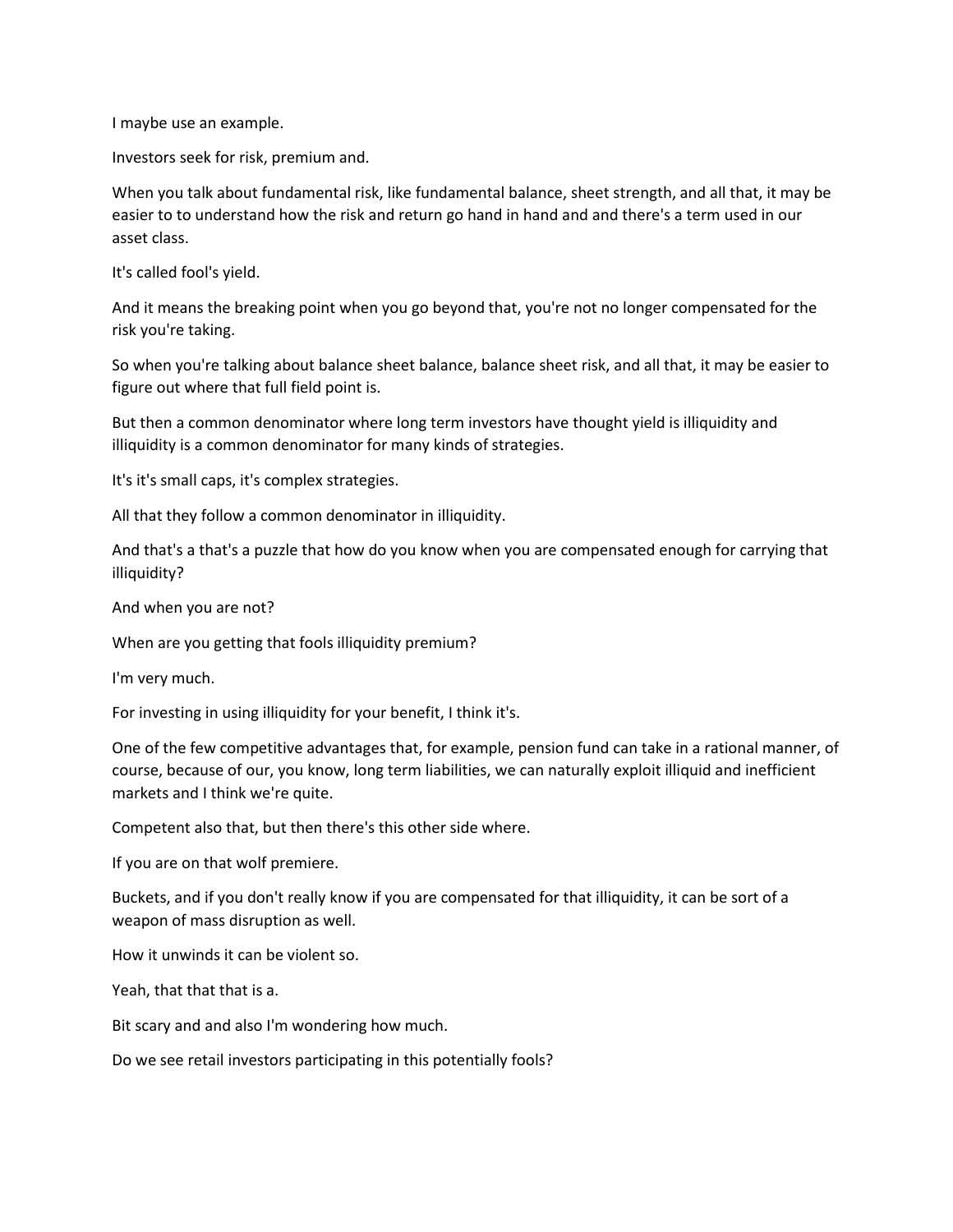Illiquidity or fool's yield and illiquid strategies and and perhaps products that that are not understood well understood very brief answers.

So we we continue to the rhinos in a moment, but sorry, how do you see it in Finland?

Is is the investments in illiquid and complex products increasing and are you worried?

Actually a lot of individual investors at the moment they're interested in having it.

Very transparent investing directly in shares and like by being shareholders in companies.

And actually, I think that they want more and more this transparency and they want to understand what they own and in that way I think that that the risk is actually lower when you don't have these complex structures, but instead you're.

You're directly being a shareholder, and that way you understand what where the risk comes from.

So in that way I would be.

That worried, I think that that first of all it's definition.

Homer Simpson example, I would definitely like.

I have high respect for air government rather have people copy her portfolio and follow what Erica is doing, but I do at the same time have this feeling that like we have big institutional investors who are being upset about the fact that now we have a huge number of small.

Investors who are actually doing the things that they used to do and like, and instead of like just being there in the corner among couple of people talking about strategies like they and the social media platforms saying like hey, I know this.

This market that normally they could be utilized this together and like play against these bigger players and do this and that and then they do it and I think like as long as it's transparent.

As long as it's clear what the motivations are, I think instead of prohibiting and stopping people from doing something first, I think we should go to the platforms where people are at and like participate in the discussion.

Give them advice of maybe have to have two rules like have to have have the game plan like what is it OK to say?

Who can?

Say what and what type of questions you see.

Ask so I think more financial literacy.

More information, more transparency, but also I don't think individual investors are these fools.

We we see that the number of investors is going up when the market goes down.

So that means basically big institutions are selling.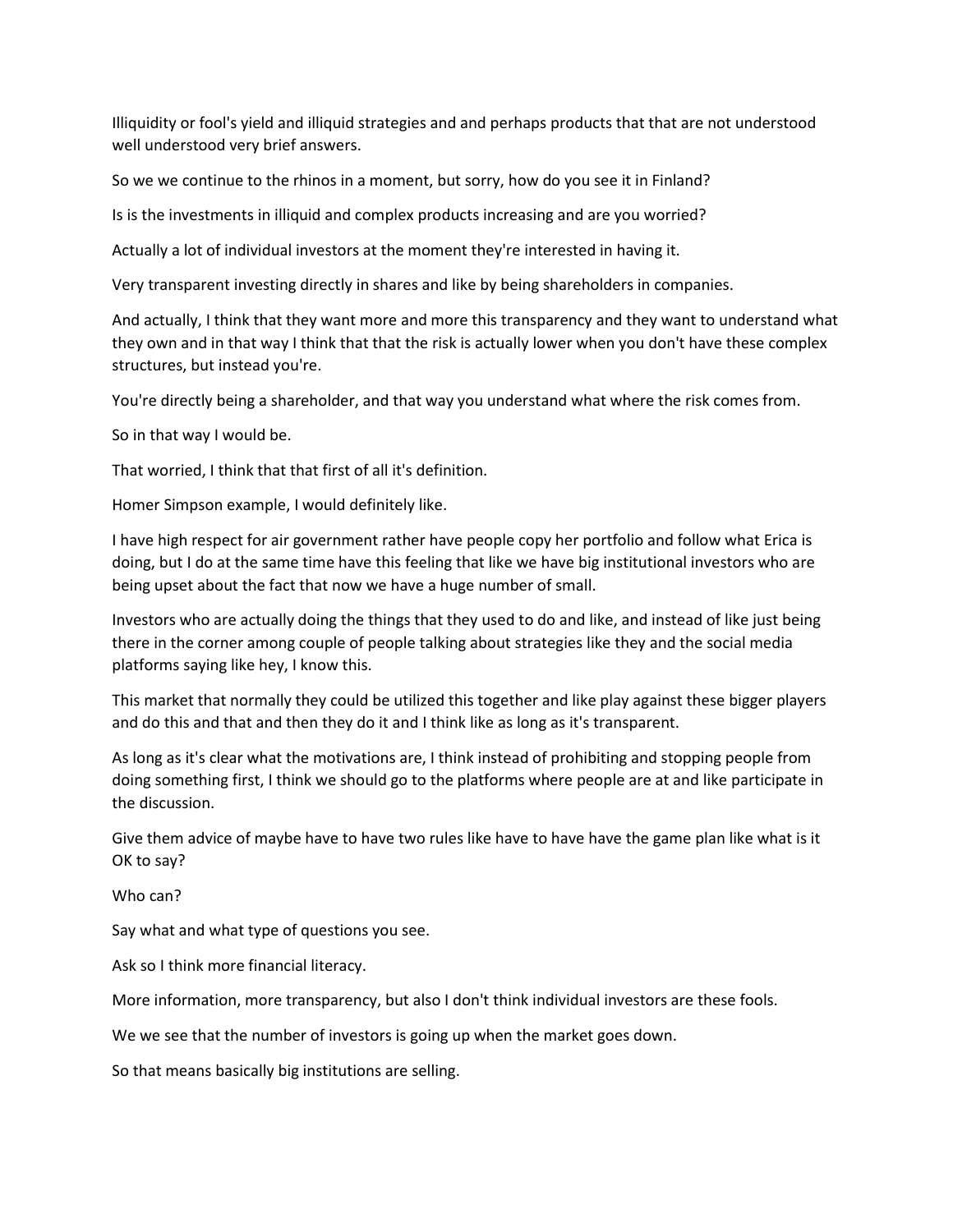Small investors are buying, so I don't think that's being a fool, and on the other hand, we also see that actually.

Individual investors are relatively long term investors, so they are not doing this.

Work and I think.

It varies based on the market.

Because we do see a lot in the United States, we see a lot of people taking actually.

Like that, they don't necessarily invest their own money that they like.

I think when you're taking a loan and you invest that money, then of course there's a lot more risk when the market starts going down.

But in Finland, where we see people savings still going up, a lot of majority of the money being invested into the market is their own savings.

I think they're less risk because they probably.

They have the more patients they can wait, like when the cycle changes.

Do you, do you see in Europe a lot of leveraged investing or or these sort of more complex and?

And what is your main worry about that?

Or perhaps how how it unravels, or how large is it?

Well, let's I, I guess the one of the problems is that it's it's very multifaceted.

I think the majority like like you're saying it.

Sorry the majority of new investors and.

Particularly up long term, and do plain vanilla engagements.

They use modern technology and so on, but they roughly try to stay in control of what is going on, and that's the positive side of it.

At the same time we see also.

The phenomenon of increasing leverage across a number of of very complex products, right? I mean if you see for example structured retail financial products rising by nearly 40%.

In the last two years, from a low base, no doubt about this one, not comparable to the Investment Fund universe for example, but still.

I mean, you can see that retailers are getting themselves a number of retailers are getting themselves into products that they can neither fully understand, nor can they compare these products. SRP's are for all intents and purposes.

Fully incomparable products we as regulators supervisors find it hard to tell these products apart and really make the comparison.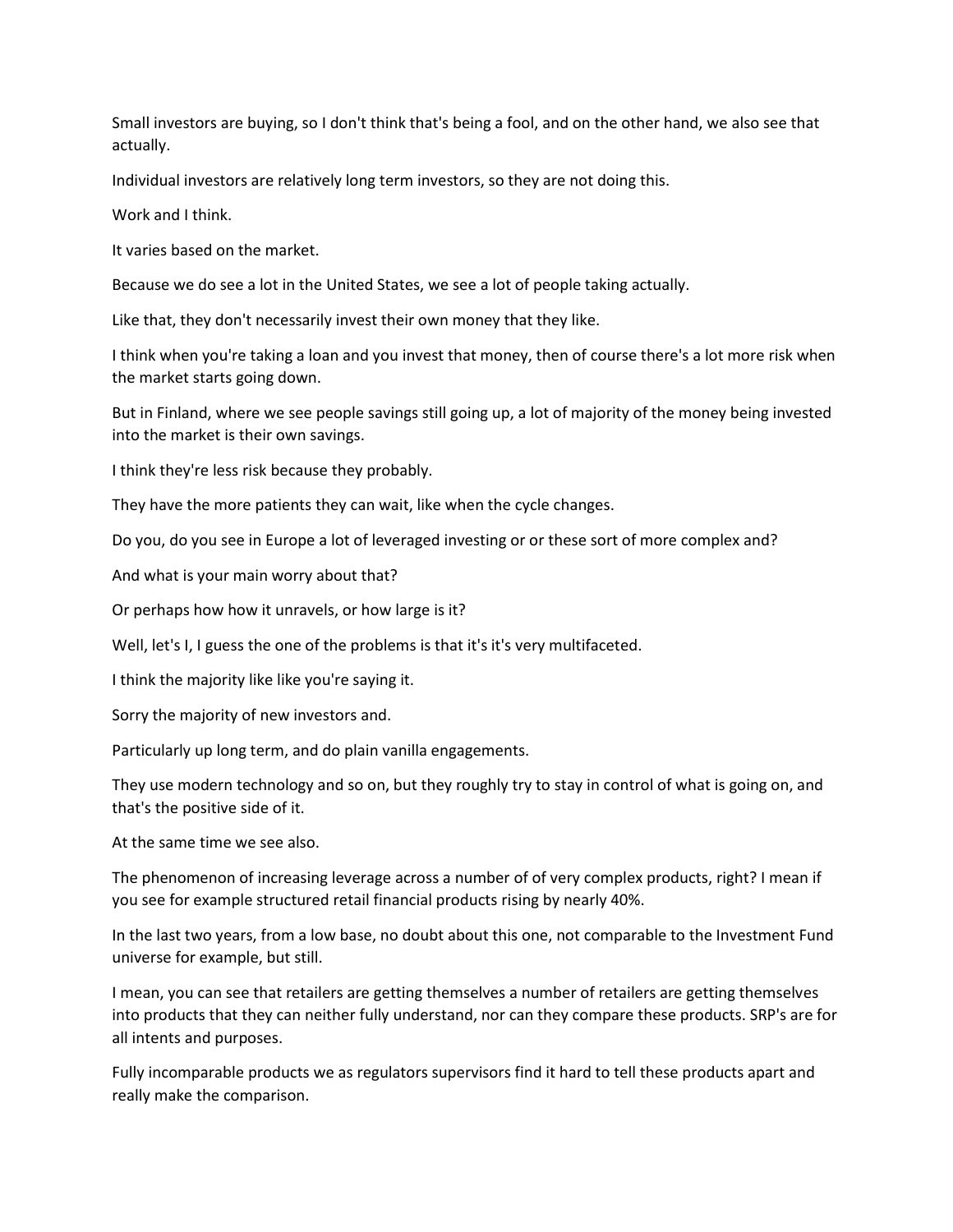A retail client has no chance of doing that.

And and that that of course then is is part of the problem.

And the other thing, let's go back to the crypto assets.

They're all the rage many young people people invest in them.

There I've got serious doubts about the the appetite for transparency, because obviously everybody who invests in the crypto asset must be acutely aware that he or she is investing in something that is totally intransparent.

Like I said earlier on that there, we at the moment as long as they are not regulated or supervised.

We don't even have 8 prospectors that you might not like because it's too long, but I mean it's a lot, but you don't even have the.

Chance of finding.

Out who it is you're dealing with.

And the platforms on which they are traded oppose a number of questions in terms of transparency you you can see that maybe it is easy through the overtly easy through digital means to buy assets just at a push of a button, where maybe you might have thought twice if you had really.

Being aware of the issues that come along that come along.

Not the majority of people, but certainly a segment of consumers.

We ask from a public policy perspective are concerned.

Sorry, I'm I'm so happy 'cause you are so optimistic about the retail investor.

Finally, having learned to buy low and sell high but at the same time we know that many investors have solvency, regulations and and also other risk policies that may cause.

The other actions, so as you mentioned, when institutions sell, the retail has been pieing.

So Erica, we know that risk levels have been creeping up in many insurance pension investor portfolios due to this low interest rate, environment and and low return.

Target environment, how do you manage those risks?

The higher risks risk levels in the portfolio.

How are you preparing for the?

Potential crisis, which also I think your.

Company when when?

You gave your results last.

Week you were warning about the inevitable crisis.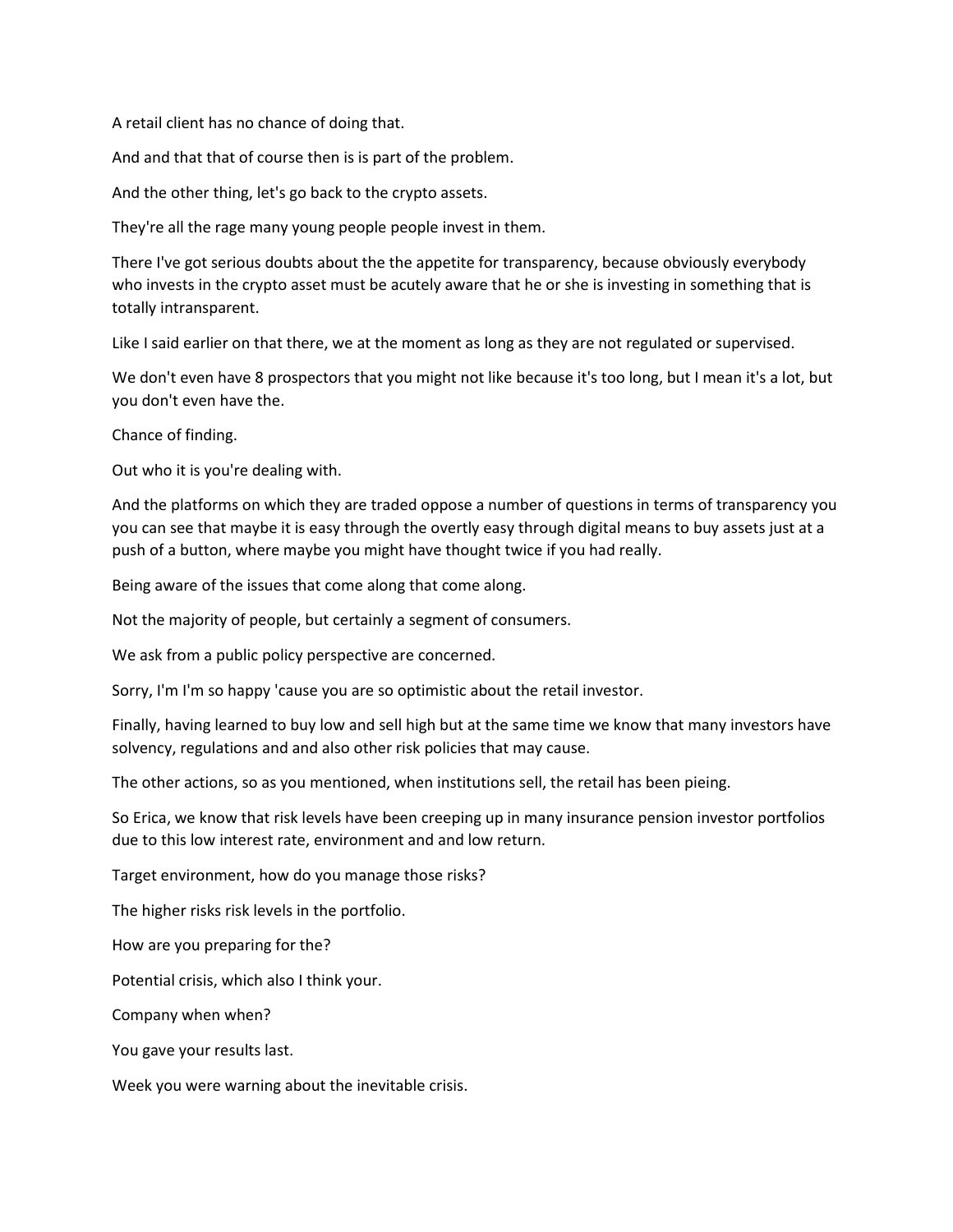So how do you manage that risk?

At the moment in this environment?

Well, this may sound as a boring, boring answer, but I don't know if you can manage at manage it at any other level.

That idea syncratic level so that it's.

It's not a stock market, it's a market of stocks, and it's not a bond markets and market of individual bonds and and that's.

How we do it so?

We are very much believers in in name selection and also our external asset managers.

Are, you know at the same?

But it is.

It is tricky.

And of course the underwriting standards are getting loose.

The covenants are getting looser as well, and.

But also in this kind of.

A low yield environment.

People are sometimes questioning that what's the role of fixed income anymore?

Like why not put everything on the to the equity side and.

I approach it from that way that there are companies that are not yet suited for equity financing, yet they may not have operational history.

They may not have balance sheet strength to have that and and that's when the debt financing comes along.

We be finance also very early stage companies and of course as a dead investor you get compensation for that and you hope that you are getting adequate compensation in every single market environment for that.

Good, and we've heard how many trillions of euros will be needed for the transition to the sustainable future.

And no, no doubt debt markets will have a a role to play there as well.

If we go now to the rhinos.

Which is the climate change and the climate risks which we've heard today's the major structural risk facing every and any investor on the planet.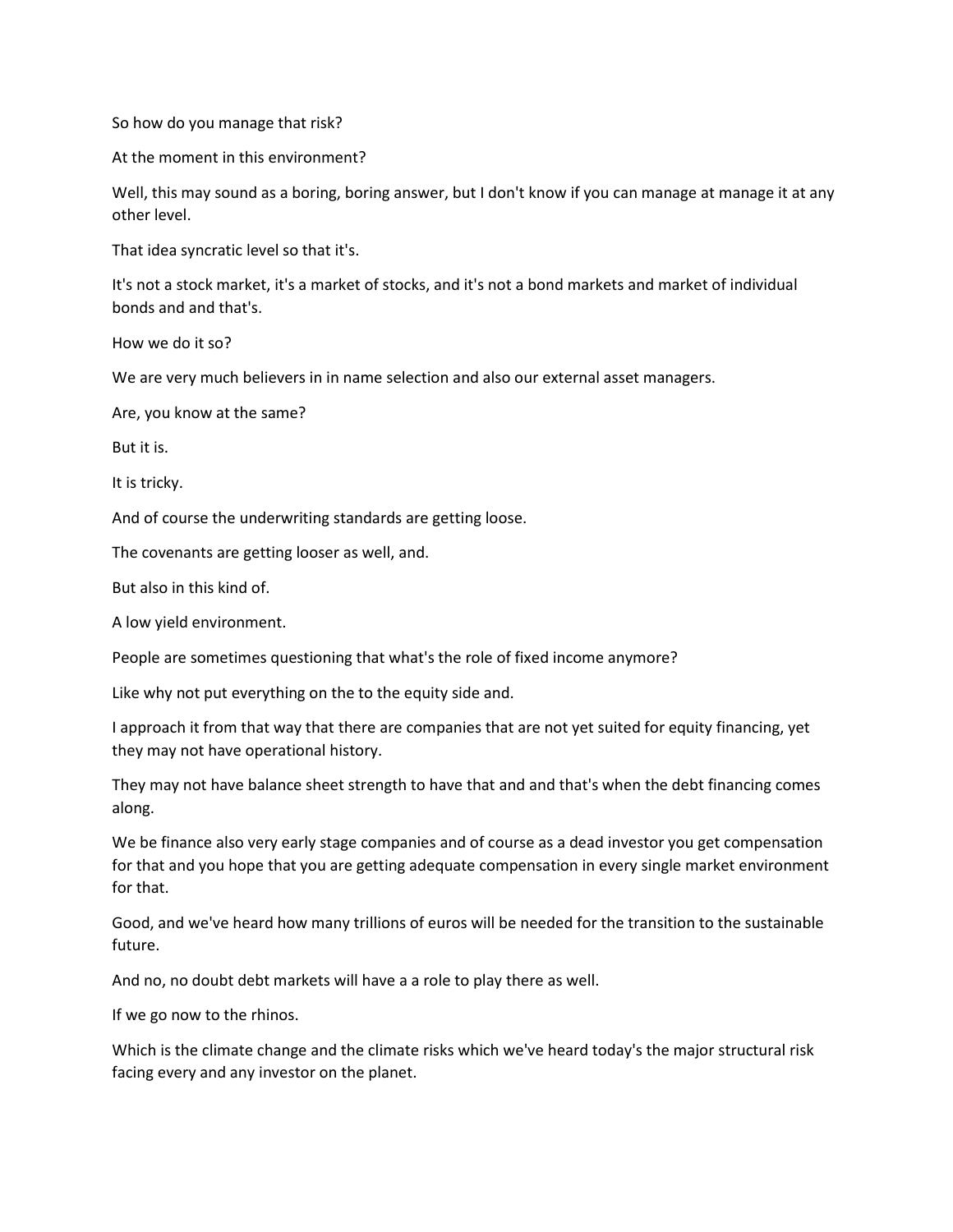And we will not compete with the cop. 26 we only have few minutes time here before the questions. So I we will compete not on the.

Death or with.

But the clarity of of answers to this question, So what would you highlight as the biggest challenge or opportunity in our path to the sustainable future?

From your point of view, what are you most happy about in this sustainable investment phenomena, or what are you most worried about?

Or what is the toughest thing to do?

You can choose just one example of you.

Maybe I start with.

Sorry if you.

May want to start.

Oh, I think it's.

I think in in the threat or in the risk like there's definitely an opportunity and I think it's our opportunity and our time to have the courage to give the power to people.

Basically have give the power to the individual investors into the end shareholders and I.

See that a lot.

Of women and a lot of young people are actually getting interested in investing notice because they want to become wealthier.

But because they want to make a difference that they actually believe that by being involved in the financial markets for the first time ever, they're interested in this and they want to do it because they believe that that's how they think it changed the world and they.

Can do something further better?

And I think here we have a huge opportunity.

It says that then now is the time to deliver like we actually have to then have the means for them to select the the.

Investment targets that are sustainable, and that's already difficult.

How how to bring it to them in an easy way in a comparable way in a transparent way and and those?

I think today, like have been discussed in a really good way, like the difficulties that we have in that and then on the other hand also also the fact that that then that they have the possibility to make a difference, which means that then I think we need to.

Be more clear, direct and transparent and also have the ownership and have those powers to the shareholders.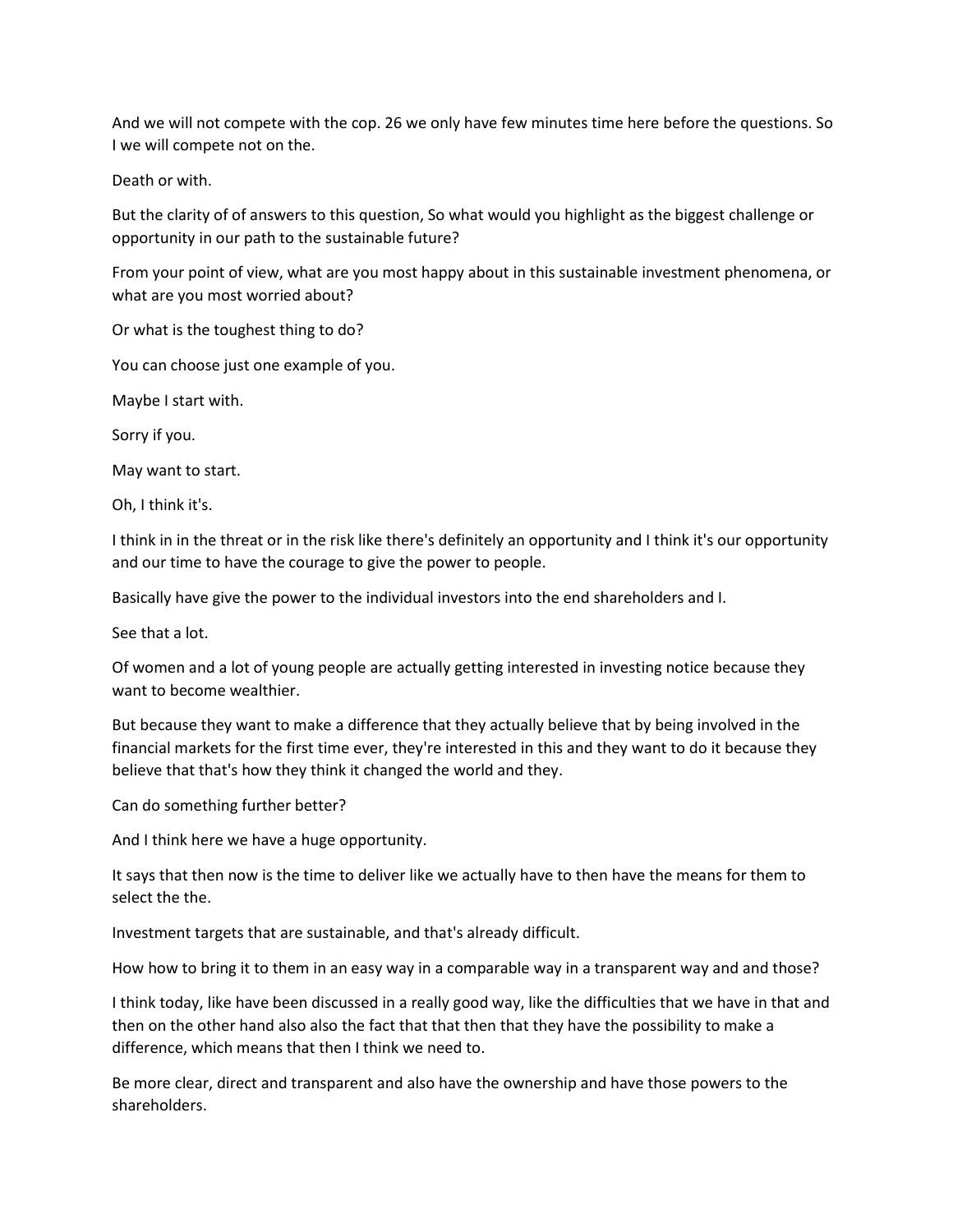I think in the European Union they have been little by little increasing the role of Daniel Channel meeting and the role of shareholders, but there the fact that we decide that we don't just want big institutions, financial intermediaries or or the.

All their leadership.

Of the of the listed companies to be the ones who are in charge, but it's actually the end investor.

The shareholder is the one and there, then we can't belittle that.

The real people who are the shareholders and say oh, they don't know what they're doing.

Together it's us and like we have to know what we're doing and I think there's actually good.

Evidence that shareholders.

Are making choices.

That are sustainable and and that are good for the future.

And I think we just have to have that faith and have those tools and like give.

That power to people.

OK Erica on from the institutional investor point of view what what do you want to lift up?

One angle only, so I chose capital allocation and probably that needs explanation.

Uhm well.

Throughout the history, companies have been born and developed to solve any problems that the society may have and climate change or back to a cleaner economy is not different from that per southeast.

It's just that its speed and scale can be humongous.

But I'm using the same framework that.

Governments and regulations regulators and so forth.

They set the scene where to operate and companies are the ones who invest, they innovate, they they carry the investment.

Risk and.

That's that's the link to the capital allocation in in the sectors that I cover, I see two types of companies.

There are companies that are these disruptors.

They are the newcomers that.

May have they they seem to have very lucrative.

The technological solutions for example and and then we have the companies in the old value chain which may look like they are part of the problem.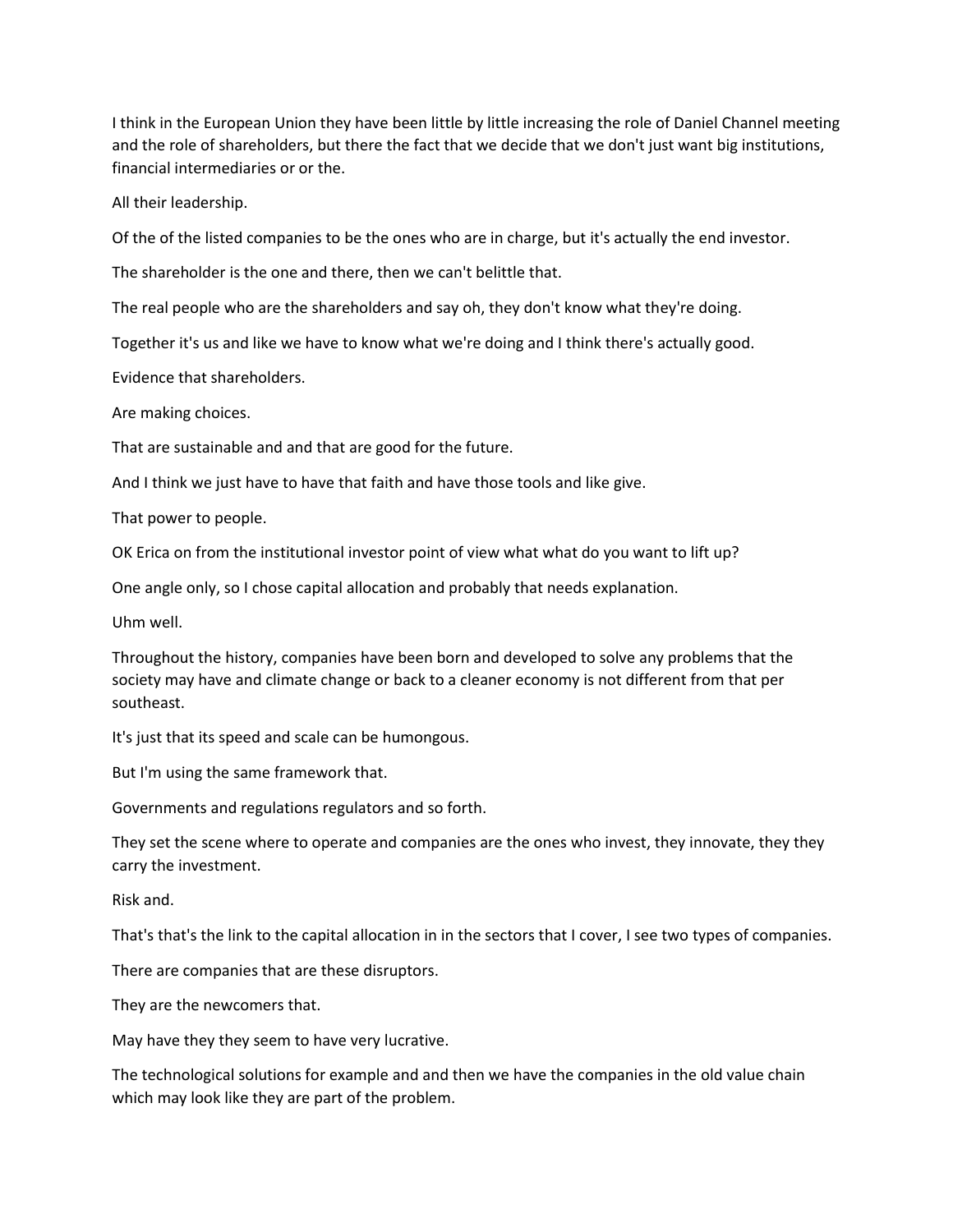But they need time and capital to transform themselves, and what I'm worried about that.

It may be too easy to see the disruptors as a part of the solution, and the old ones as part of the the problem and.

And if the capital market doesn't serve its primary role, i.e., allocate capital inefficiently, it can mean that we are over capitalizing the wrong companies in the long term.

And we are under capitalizing the right companies and and it means it has a direct.

Impact on economic growth in the long term, and we all know also that investment returns are completely driven by long term economic growth and that's why.

Why you start from the somewhere else, but you end up in the long term economic growth.

So capital allocation is a very big sub rhino in this rhino problem.

Excellent Steven which which?

Which phenomena or risk or opportunity would you want to highlight in in this move into a sustainable future?

Climate risks anything related to that is good.

I would start off with the positives.

Of news that that.

You that you asked for earlier on?

I think the sorry pointed out in these days we get people who are who either want to, you know do these investments in order to be profitable but also impact investors who just want to make a change, right?

And then put their money together.

Analysis and and that is those are good enough, right?

I mean, these are very honorable motivations.

And the good news is that we see it right. OK, it's first half year of 2021 is the first time in history. If you want that. Investments in ESG funds.

Have been larger than conventional funds, right?

So you know that is that is a, uh, a big message, so people care, investors care.

We've seen a huge increase in green bond issuance, not least by the European Union itself.

I think and and an issuance in the third quarter that was oversubscribed by more than 10 times, right?

So you can see the investor appetite.

So those people want to put their money into this one, and that's the good news.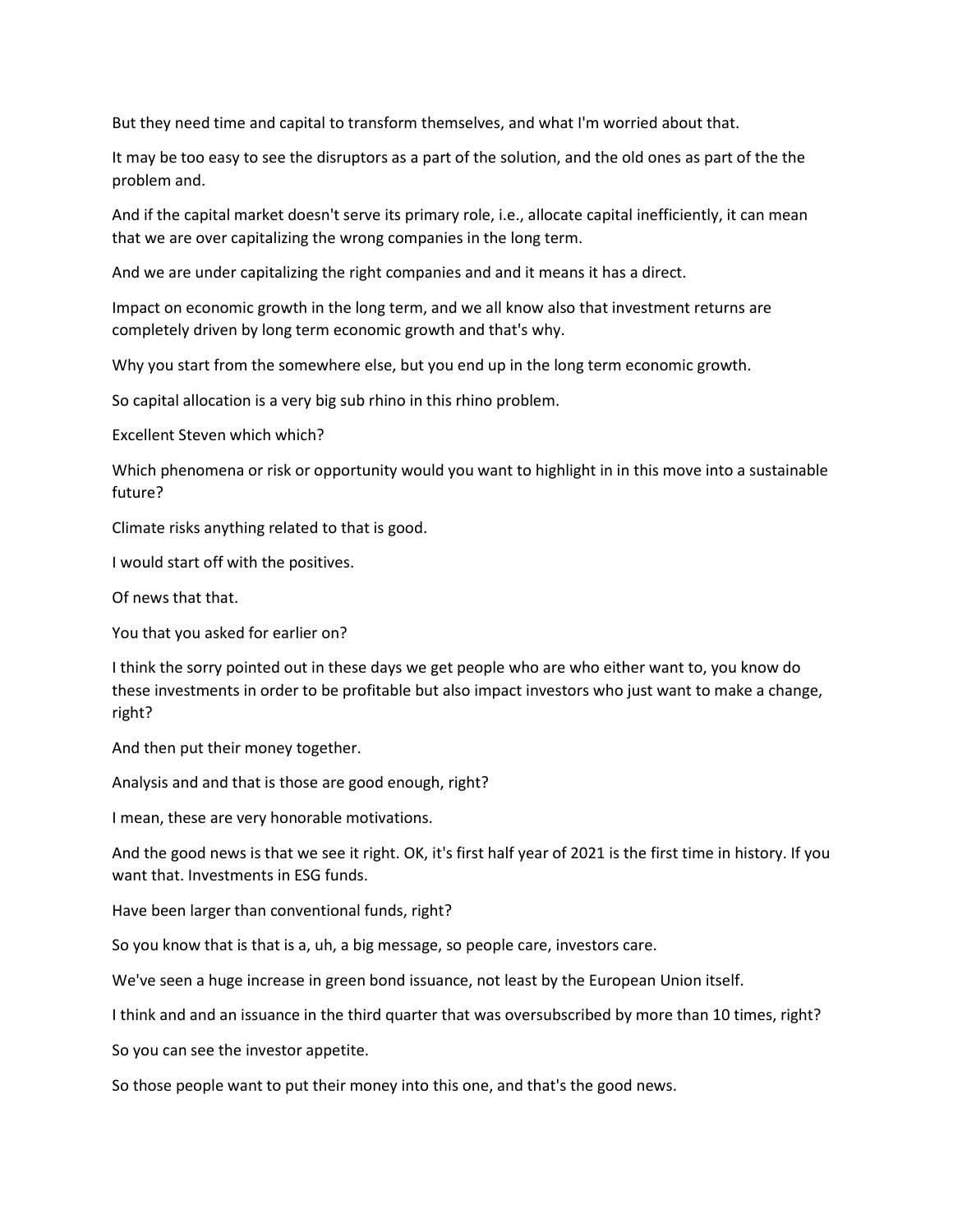Because a lot of money is needed, John pointed out too that the figures are astronomers, right that it needs for the for the transition to take place.

No new fraction of that can actually be paid by the public sector.

The rest need needs to come from private sources in one way or another, and that gets me too.

The appoint that Erica made find hugely important the question of a capital allocation and capital misallocation.

So one of the big problems that we from a public policy perspective of course have at the moment is that this market is is is in in a in a very early evolutionary state with until now.

The generally acknowledged globally applicable standards of measurement of of of designation of what exactly is green?

What is sustainable and that gets us immediately into the big questions of the taxonomies that we need in order to.

Exactly tell whether a company is engaged in green activities, yes or no, and that is currently in the policy process, but these taxonomies need to come, and optimally speaking there would be globally acceptable in one way or another.

The second one are labels, of course, that built directly onto the taxonomies asking the question of how can we make sure that retail investors when they invest in something that is called green actually get something green, or as they fall victim to what we call greenwashing.

We have we.

We talked a lot about Green Russians these days, not because we don't believe in in in green investments.

Quite On the contrary, it has to happen.

And it's.

Things that happens but from a long term perspective, green investments can only be successful if the investors can trust what they actually invest in under whatever is labeled green with green.

And This is why the taxonomies, the labels and then also the anti greenwashing measures that we at European Union level together.

With the national authorities undertake our success.

So I'm I'm taking this as a very positive note at the end of our panel, but we will still have some time for questions, but it seems that all of the stakeholders here represented are totally willing to take part in the green transition, and what we?

Need is just.

Clarity and information and trust in the data.

In order to be able to choose from.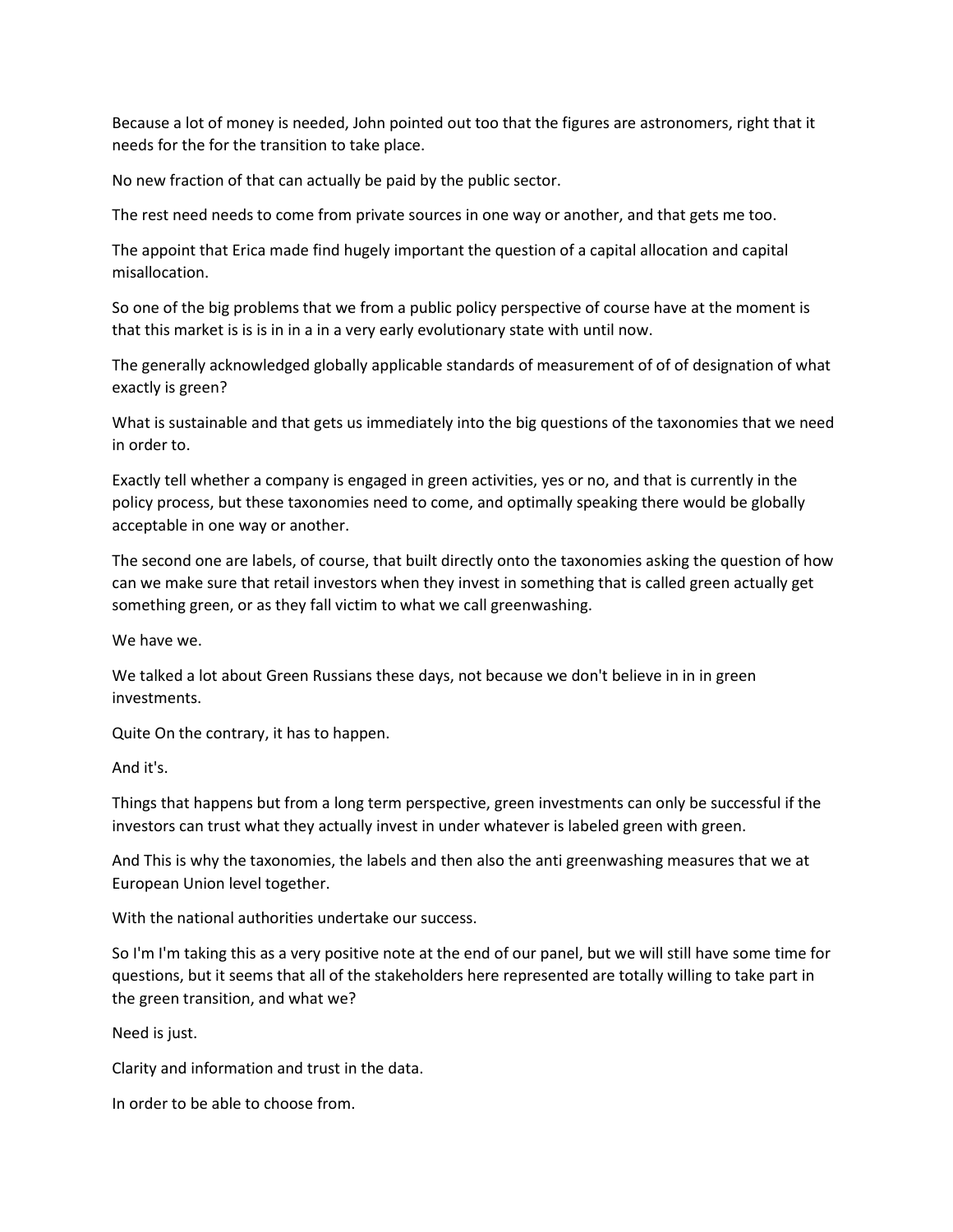From the good old companies and the good new companies, for instance, excellent.

I think we can open for questions now if we have any in the audience here in the front please.

Meanwhile, I'm saying I didn't quite yet find the black Swans, but but I have an inkling of where we might look for them.

So let's come back to that, but you can think.

Also, that that you know if we have to crystallize where the black Swans are, I will ask that.

From you in a moment.

So OK, please for the question.

OK, thank you.

I'm all about our store and so and it's more like a statement than a question I have been working for sustainably with sustainable investors for 20 years, and I've seen the development that I really urge that very quickly we need to get.

International framework for ESG disclosure.

Because there are so many middle men, there are taking the space that we have left there to be taken over and make a business out of that and which makes companies not compareable and the data is not a good quality.

So so this is something that.

We really need to push forward to get this international standard because we are dealing with data.

This is ESG data.

If we are measuring it incorrectly.

We are also.

Deteriorating the climate and the nature and so on.

So keep up with that work so we can get this.

Solved, thank you.

That was a very important thing and and and data and trust in the data is very important.

Steven, do you just want to?

Say a few words about how the regulation is tackling this issue at this point in time in terms of disclosures and data soldiers.

And thanks for the statement speaks to my last point.

It's about taxonomies and the and the labeling that then enables private market participants to actually be precise about what they say.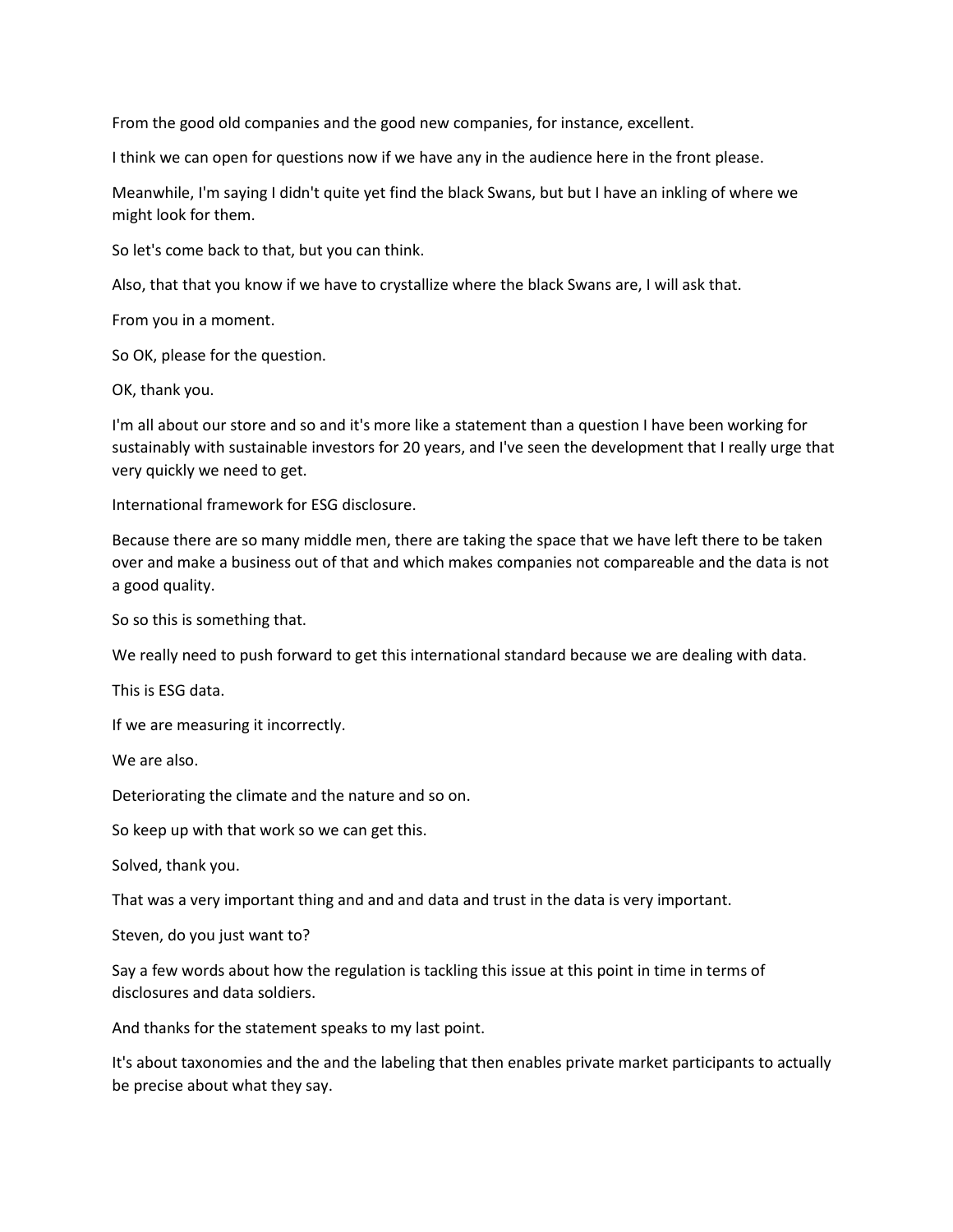The disclosure topic is part of the package in the European Union.

There is another law coming up the sustainable Finance disclosure regulation, through which the hope is that corporations and other market participants will be put and and they get templates that we've already drafted as regulatory technical standards that.

Issuers and market participants can fill in and which are comparable such that investors can, in the end determine whether the sort of activities that a corporation and issue undertakes are from sustainable finance perspective, correct, plausible, and so on.

So these are building blocks at European Union level.

Whether this will in the foreseeable future.

Be an area where a global compromise can be crafted.

Let's see, we were just looking at Glasgow and we see how difficult it is to reach global compromise on anything in this matter, unfortunately.

But we are in contact also.

Good contact with international regulators and supervisors to test the waters for getting this into the global field.

And what does the institutional investor Erica you mentioned?

That you choose good assets that's.

Your job you want to find the good companies, including the sustainability goodness of the company.

So do you have enough of data from let's say, the likes of?

Of of the first three companies or any other companies, when you choose your investments or what would you ask for more?

It would help your work in.

The analysis.

I think it's a bit old man.

Thread to, you know, complain about the.

The data, uh?

I think there is a lot of data, but we also everyone recognizes that we are on the development path, so you can't really, you know, anchor yourself to this situation.

Maybe something that I.

I sometimes the data that I miss in my work is.

Have the kind of the delta where the firm is going like where is the cap ex directing to and.

In my mind, it's often too much of the status quo or the past data, and I would like to know the.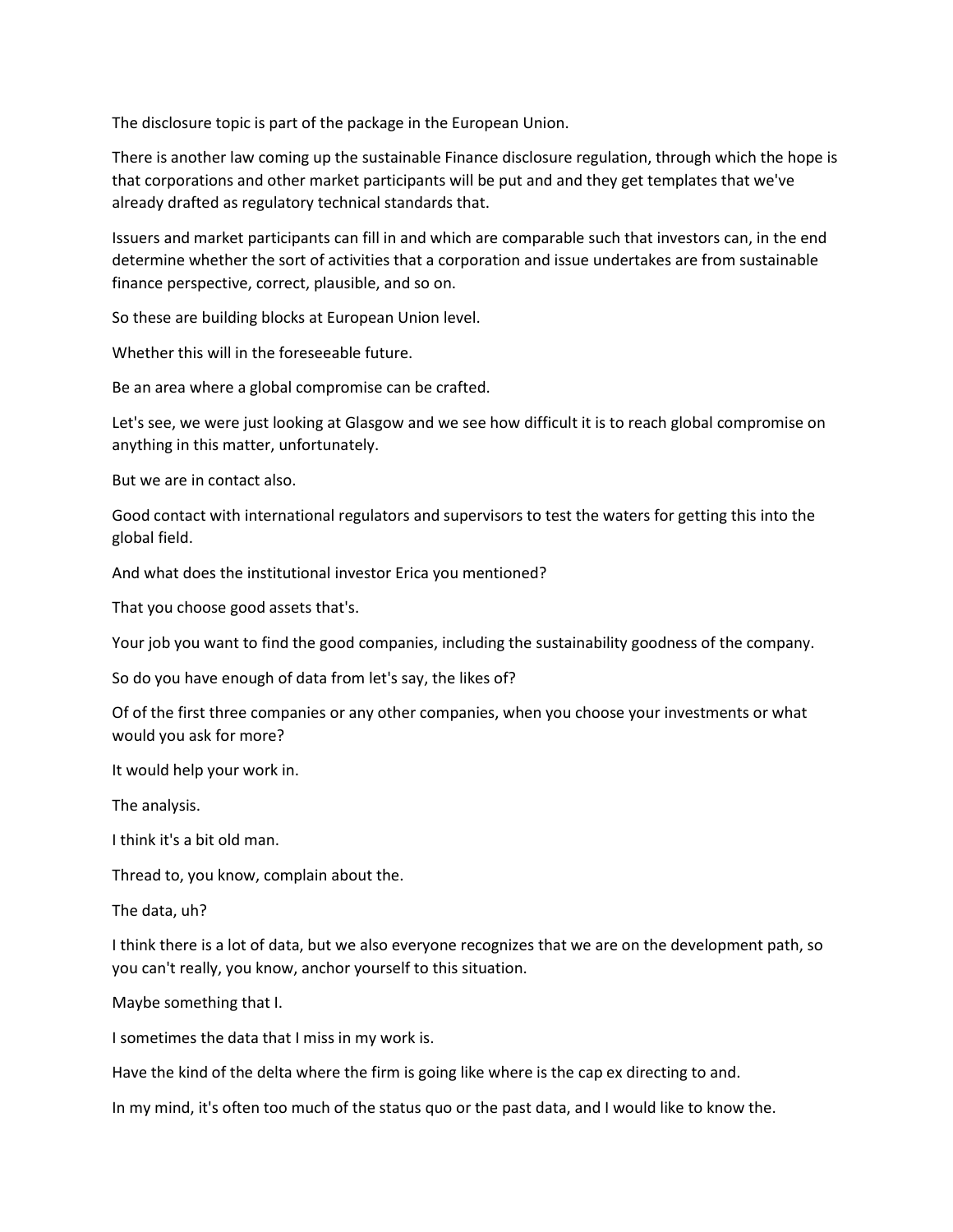The delta, but that that's really important because we will also see regulators and supervisors focusing on investors and banks and and insurance companies, including climate risks into their own risk and solvency assessments.

And that's where you need the delta.

You need to have the sort of the future plans of the companies.

Included in in the risk analysis, which I know is hard.

Obviously to communicate next question, may we have from the audience any hands.

Somebody might ask where do you see the black Swans?

And then they need pants.

But here we have a hand.

I was just going to build on the topic of data for ESG because it's such an important one and just to illustrate for our bank, we've got maybe 3000 large corporate customers, 550,000 semis and we want to figure out what is the.

Greenhouse gas footprint of all those customers, so we can decide what the trajectory.

Is which to help?

And I think the SFDR that mentioned by Stephen will will assist, but I mean that there's a couple of challenges how far down the hierarchy of companies will it go with the SMB's or not.

Will it be audited information?

Can you trust what's been given and then to get to, uh, Erika point?

It's also what about the transition plans?

You get the data, gives you your kind of spot position of what this scope one and two three emissions are.

But you know the the, the, the different formats of their transition plans are pretty.

So if it's a comment rather than a question, but I'll turn to a question which is do you think this data should be audited?

And do you think there is the prospect of more standardization of transition plans to help get to the delta question in a faster way?

Do you, Steven, can you take that question?

And a style that does CSRD help in this.

Well, in in in the 1st place that helps the standardization right of the data and that of course inner by itself becomes a matter of regulatory and supervisory compliance, right?

I mean, of course, audit firms can?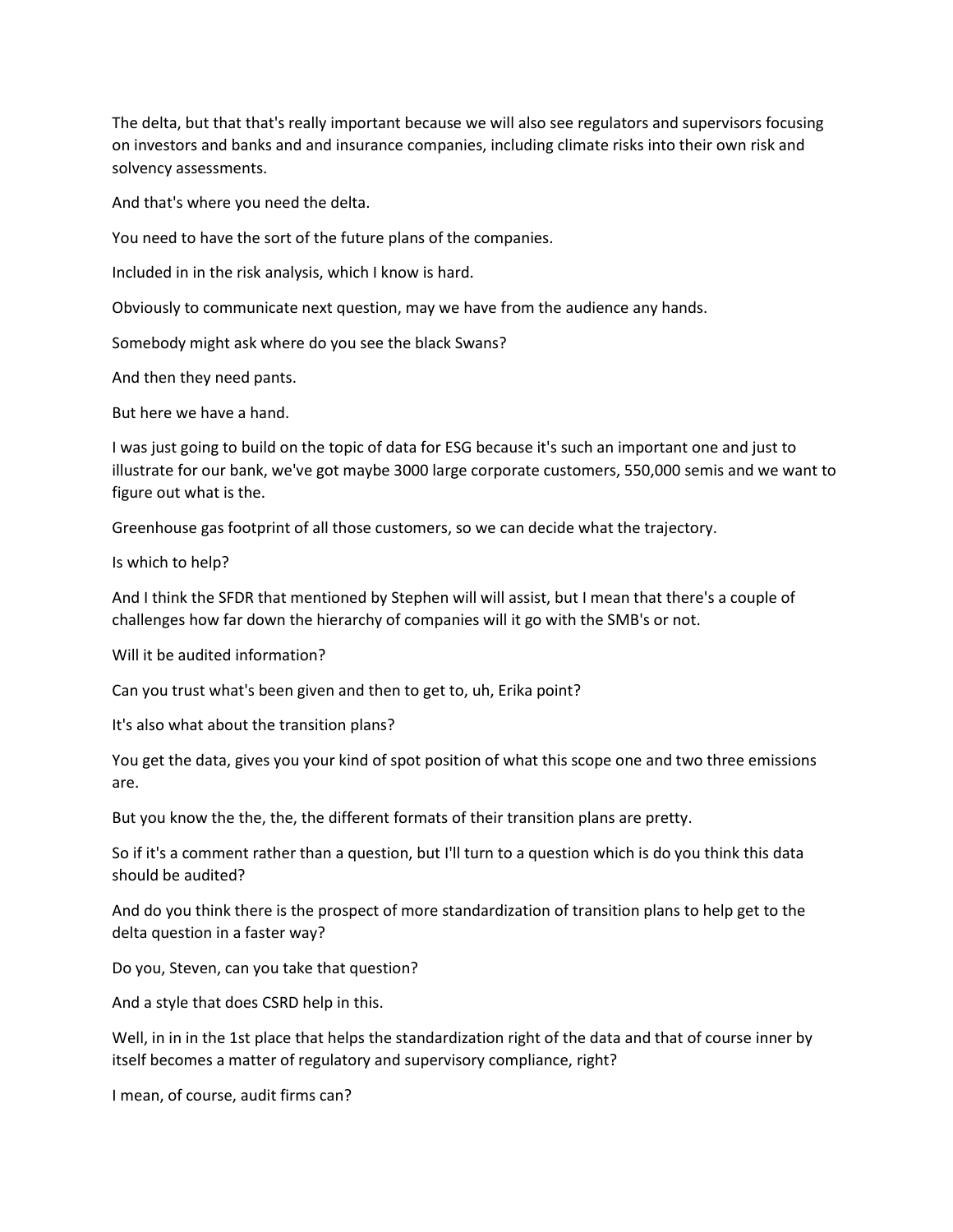It can help with this matter and hopefully there.

So, but at the end of the day, the issuers are then responsible and accountable to the regulators, supervisors to actually be accurate and informative in filling in the templates that they are given by the regulators, right?

So I think that inner by itself, once these instruments will be available, please be aware these are regulatory processes they take.

That's right, once they are, they are available across the board.

They they will actually happen.

They they are designed to have impact impact and they will have an impact.

What I think is important in the general field of data.

Is that first of all, I'm wondering as an economist and as an analyst.

One of my multiple personalities, but then also being the data guy at ESMA who suffers from exactly the same problems.

You know the bad quality and the lack of data.

One of my questions is.

How much will markets?

Penalize companies that fail to provide good data and good evidence.

For example, transition evidence to what extent will market participants investors say OK, this company doesn't get us good ESG data.

Then we'll just not invest in it, right?

That these market forces?

I'm wondering how much how far these market forces will take us on the way, and I hope they could take us along.

Way because just the imposition of rules and templates will not get us to the final end of it, there needs to be that extra impulse from investors who say listen, I want clear evidence about this company being clean within the framework of the reporting that it does, but also through incredible strategy.

And then I'm buying it.

Otherwise, I won't, and that is of.

Course a very very.

Big moment.

Next question, do we have in the audience?

Any hands here in the front excellent.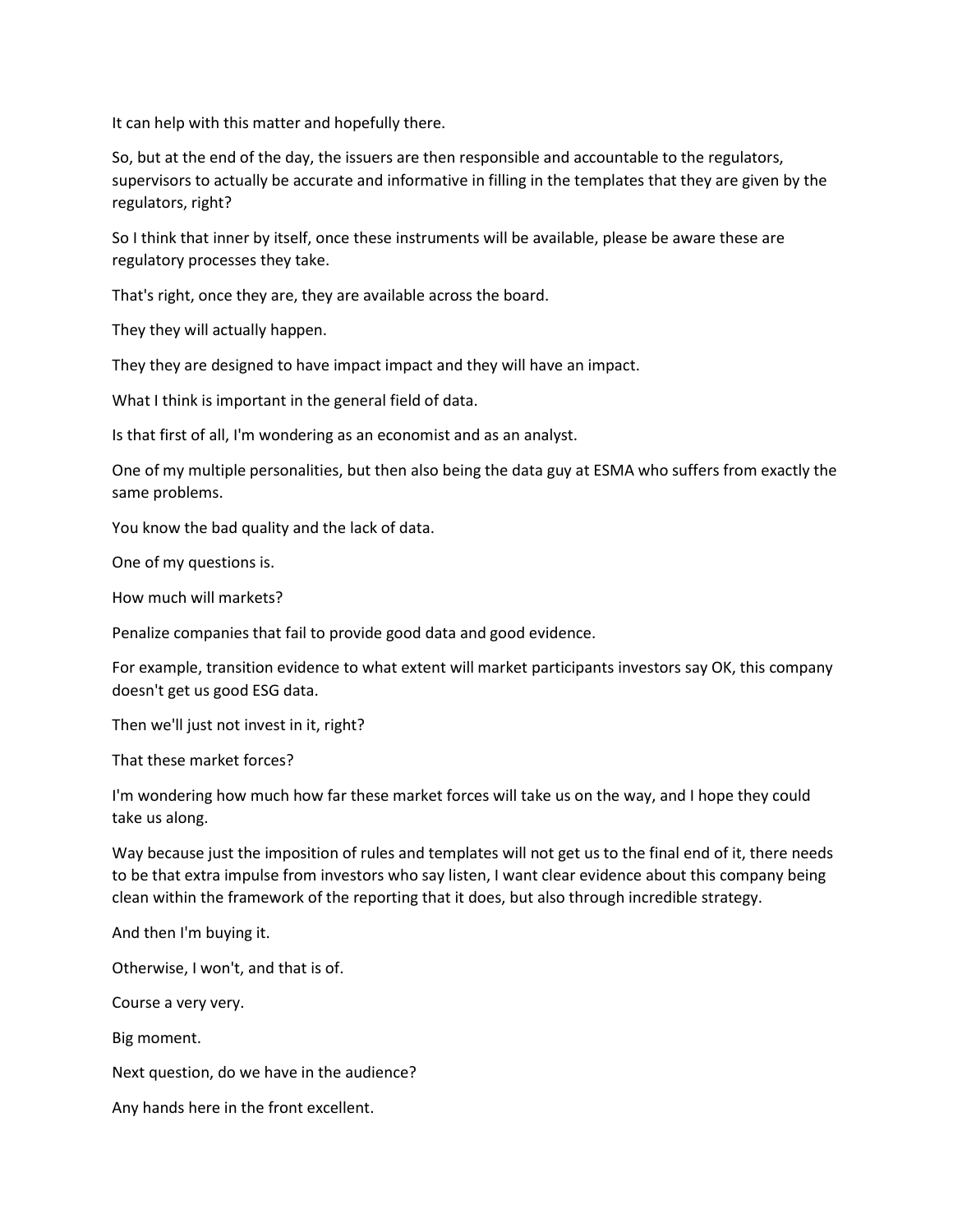And actually this is now a question.

How in asthma have you been dealing with the scope for emissions like the substitution?

Do you have any any of that thinking or how to replace fossil based materials with the?

Non fossil based because this is something that is we have scope 1/2 and three. How to calculate them. But the substitution. Is there any sort of discussion? Are we ever getting there?

I would love to give you an answer on this one, but I don't have the expertise.

Honestly, I simply do not know, but I would be happy if we can take this offline, get you in touch with somebody who knows.

In the organization and maybe we put the question to again to Eric.

I think the retail investors will not be asked for Scope 1, two or three and not even four.

But Erica are our institutional investors.

Discussing scope 4.

No, we're sparkling still with scope 3.

Thank you.

OK.

Well, yeah, but I'm aware of the concept, though that was a joke, yeah?

So you'll have some time.

To figure that out, apparently.

Next question, we don't have much time, so this should be the last question, and perhaps if nobody is screaming to ask a question, I will.

Ask, did you?

Figure out even a hint of maybe a Black Swan whereabout whilst we discussed.

I have some ideas, but I want to hear.

From you first.

Can we all pick one?

Yeah, you can all pick one.

OK.

Let's see how many.

We get.

Then I chose liquidity.